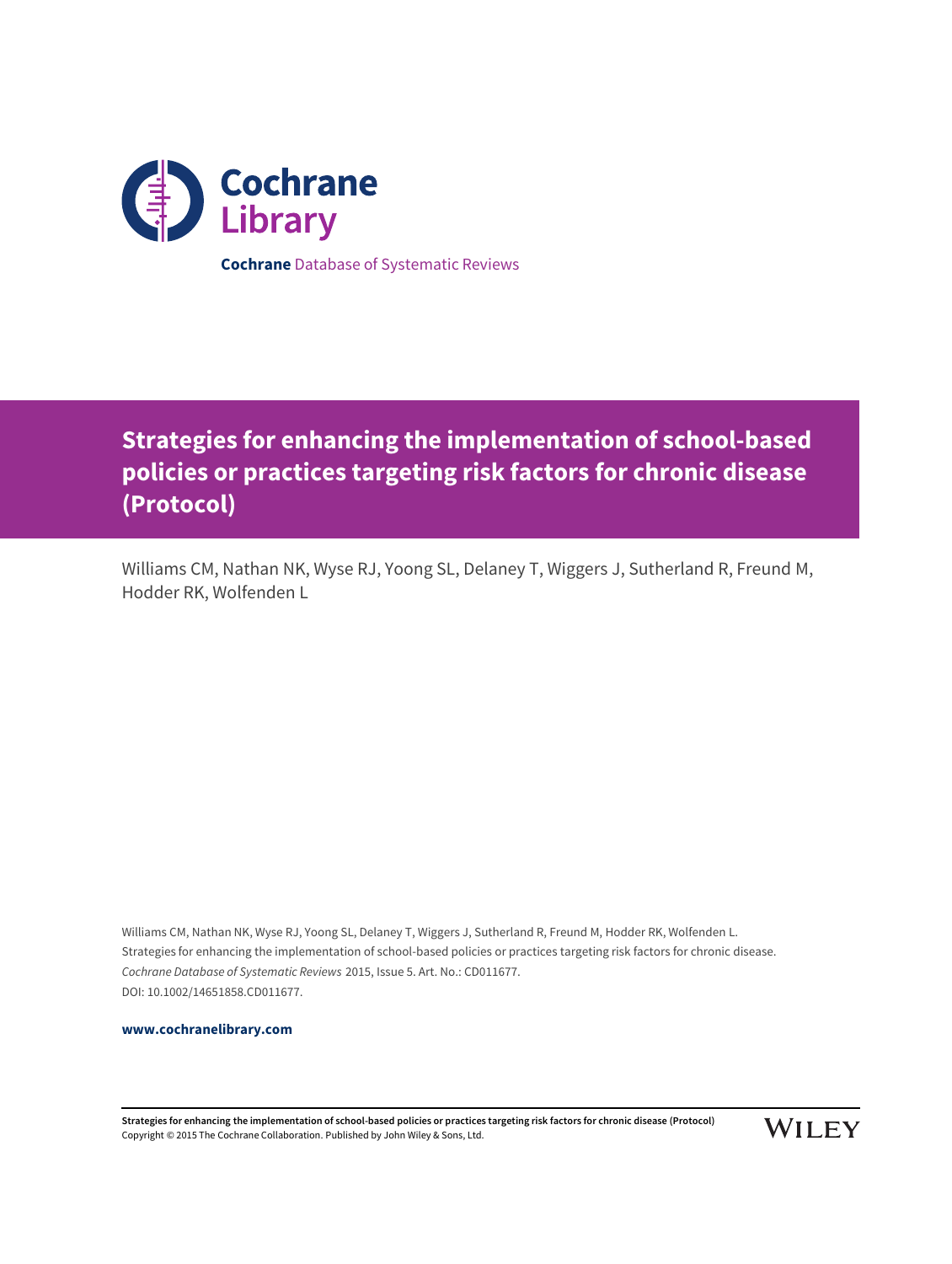## **TABLE OF CONTENTS**

**Strategies for enhancing the implementation of school-based policies or practices targeting risk factors for chronic disease (Protocol) i Copyright © 2015 The Cochrane Collaboration. Published by John Wiley & Sons, Ltd.**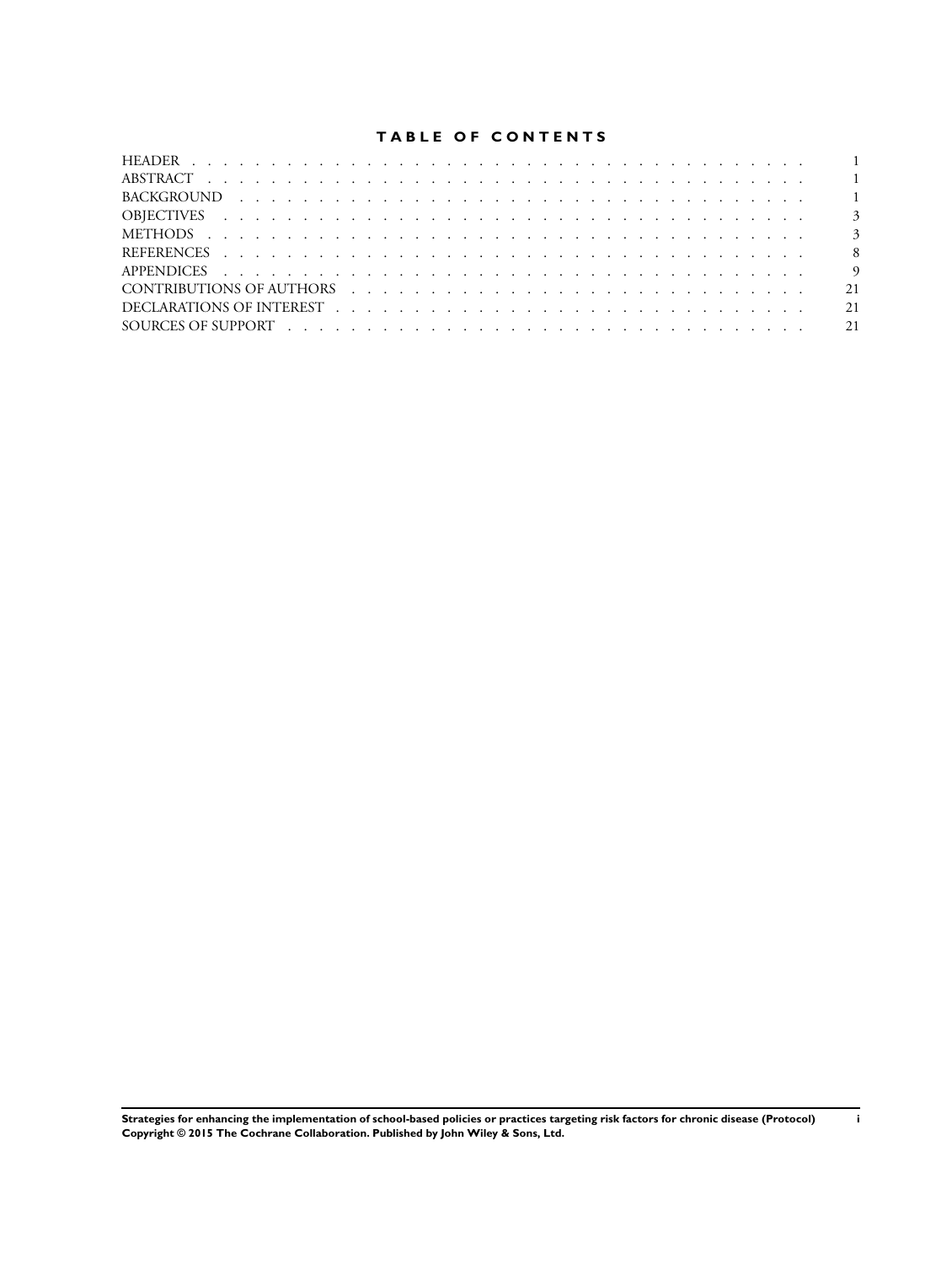<span id="page-2-0"></span>**[Intervention Protocol]**

# **Strategies for enhancing the implementation of school-based policies or practices targeting risk factors for chronic disease**

Christopher M Williams<sup>1,2,3</sup>, Nicole K Nathan<sup>1,3,4</sup>, Rebecca J Wyse<sup>1,3,4</sup>, Sze Lin Yoong<sup>1,3,4</sup>, Tessa Delaney<sup>1,3,4</sup>, John Wiggers<sup>1,3,</sup>  $^4$ , Rachel Sutherland $^{1,3,4}$ , Megan Freund $^{1,3,4}$ , Rebecca K Hodder $^{1,3,4}$ , Luke Wolfenden $^{1,3,4}$ 

<sup>1</sup>School of Medicine and Public Health, University of Newcastle, Callaghan, Australia. <sup>2</sup>Musculoskeletal Division, The George Institute for Global Health, Sydney, Australia. <sup>3</sup>Hunter Medical Research Institute, New Lambton, Australia. <sup>4</sup>Hunter New England Population Health, Hunter New England Local Health District, Wallsend, Australia

Contact address: Christopher M Williams, Musculoskeletal Division, The George Institute for Global Health, PO Box M201, Missenden Rd, Sydney, NSW 2050, Australia. [cwilliams@george.org.au.](mailto:cwilliams@george.org.au)

**Editorial group:** Cochrane Public Health Group. **Publication status and date:** New, published in Issue 5, 2015.

**Citation:** Williams CM, Nathan NK, Wyse RJ, Yoong SL, Delaney T, Wiggers J, Sutherland R, Freund M, Hodder RK, Wolfenden L. Strategies for enhancing the implementation of school-based policies or practices targeting risk factors for chronic disease. *Cochrane Database of Systematic Reviews* 2015, Issue 5. Art. No.: CD011677. DOI: 10.1002/14651858.CD011677.

Copyright © 2015 The Cochrane Collaboration. Published by John Wiley & Sons, Ltd.

## **A B S T R A C T**

This is the protocol for a review and there is no abstract. The objectives are as follows:

The primary aims of the review are to examine the effectiveness of strategies aiming to improve the implementation of school-based policies, programs or practices that aim to promote healthy or reduce unhealthy behaviours relating to child diet, physical activity, obesity, or tobacco or alcohol use.

Secondary objectives of the review are to:

• examine the effectiveness of implementation strategies on health behavioural (e.g. fruit and vegetable consumption) and anthropometric outcomes (e.g. BMI, weight);

• describe the impact of such strategies on the knowledge, skills or attitudes of stakeholders involved in implementing health promoting policies, programs or practices;

- describe the cost or cost effectiveness of such strategies;
- describe any unintended adverse effects of strategies on schools, school staff or children.

## **B A C K G R O U N D**

**Description of the condition**

Five health behavioural risks: physical inactivity, poor diet, tobacco smoking, risky alcohol consumption and obesity, are the most common modifiable causes of chronic disease [\(Lim 2012](#page-9-0)). These risk factors, all among the top 20 risk factors contributing

**Strategies for enhancing the implementation of school-based policies or practices targeting risk factors for chronic disease (Protocol) 1 Copyright © 2015 The Cochrane Collaboration. Published by John Wiley & Sons, Ltd.**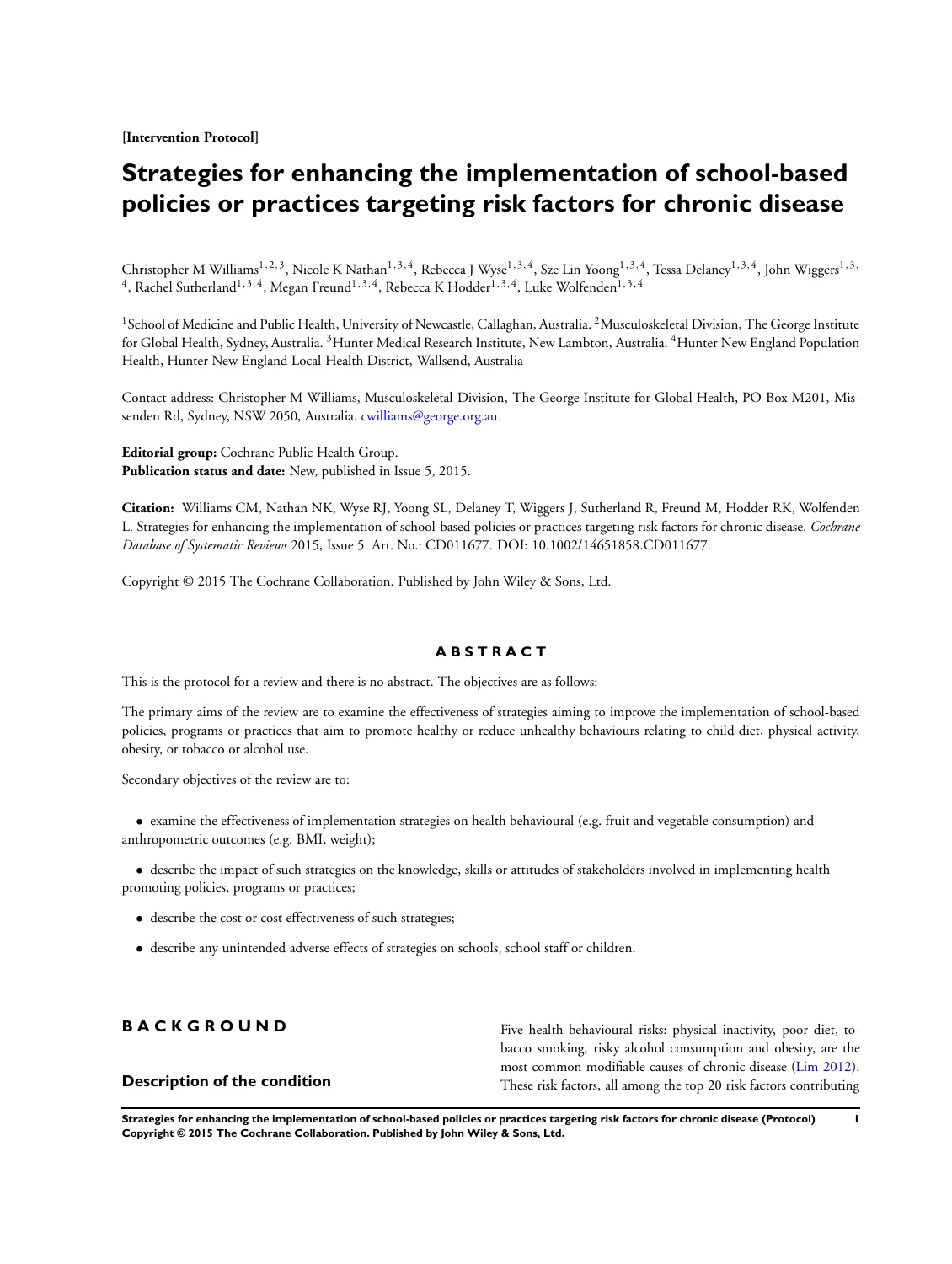to global death and disability, each account for a significant proportion of the total global disease burden: dietary risks (9.24%), tobacco smoking (5.49%), alcohol use (3.9%), high body-mass index (BMI) (3.76%) and physical inactivity (2.78%) [\(IHME](#page-9-0) [2013](#page-9-0)). Together, they were estimated to result in more than 580 million years lived with disability and 24 million deaths in 2010 [\(IHME 2013\)](#page-9-0). As a consequence, reducing the impact of these modifiable health risks in the community has been identified as a public health priority [\(WHO 2011\)](#page-9-0).

Targeting health risk behaviours in children is an important aspect of chronic disease prevention, as heath behaviours established in childhood are likely to track into adulthood ([Swinburn 2011](#page-9-0)). Schools are an attractive setting for the implementation of child focused chronic disease prevention initiatives, as they offer continuous and intensive contact with children ([WHO 2012\)](#page-9-0). Furthermore, evidence from systematic reviews support a range of benefits from the implementation of school-based health programs [\(Dobbins 2013;](#page-9-0) [Dusenbury 2003;](#page-9-0) [Foxcroft 2002](#page-9-0); [Jaime 2009;](#page-9-0) [Kahn 2002;](#page-9-0) [Thomas 2013](#page-9-0); [Waters 2011](#page-9-0)). For instance, a comprehensive approach to promoting physical activity, including break time opportunities for activity and structured physical education, improves school time activity, movement skills and knowledge for lifetime physical activity ([Kahn 2002\)](#page-9-0). A more recent Cochrane review found school-based physical activity interventions led to a more than two-fold improvement (odds ratio 2.74, 95%CI 2.01 to 3.75) in the proportion of children engaging in moderate to vigorous physical activity during school hours [\(Dobbins 2013](#page-9-0)). A Cochrane review of school-based programmes for smoking, found interventions (>1 years in duration) that aimed to prevent smoking uptake reduced smoking rates by up to 12% [\(Thomas 2013](#page-9-0)). Similarly, Cochrane reviews obesity programs and alcohol prevention programs detail evidence that school-based programs can have positive effects on BMI and alcohol misuse, when the fidelity of these programs is optimised ( [Dusenbury 2003;](#page-9-0) [Foxcroft 2002;](#page-9-0) [Waters 2011](#page-9-0)). Regarding healthy diet, a systematic review by Jamie and colleagues found school policies when implemented where generally effective in improving the food environment and dietary intake in schools [\(Jaime 2009\)](#page-9-0)

Despite evidence supporting the reduction in health risks through school-based programs the actual implementation of polices, programs and recommended practices is poor. Research conducted in Brazil, Canada and Australia for example, suggests that less than 10% of schools are compliant with legislation, policy or nutrition guidelines regarding the sale and promotion of healthy foods in schools ( de Silva-Sanigorski 2011; Downs 2012; [Gabriel 2009](#page-9-0)). In Australia, a recent report highlighted that around 30% of schools did not provide recommended planned physical activity to children [\(Audit Office of New South Wales 2012\)](#page-9-0). In the United States, while most states and districts have adopted policy stating that schools will teach physical education, less than 8% of elementary schools provided this [\(Lee 2007](#page-9-0)). Regarding substance misuse prevention programs in the United States, including tobacco and

alcohol, it was reported that less than 17% of schools implemented programs effectively ([Ennett 2003\)](#page-9-0).

## **Description of the intervention**

The translation of research findings, which is characterised by the transition of evidence regarding an intervention to its application in the real world, is an important aspect of health research, because research about a treatment or intervention cannot lead to health outcomes if health systems, organisations, or professionals do not use interventions with known health benefits [\(Eccles](#page-9-0) [2009](#page-9-0)). The process of research translation, is however complex. To guide the process, the National Institute of Health in the United States have described four phases of the translation process from research discovery to population health impact [\(Glasgow 2012;](#page-9-0) [Khoury 2010\)](#page-9-0). Earlier phases focus on basic science, epidemiology and testing the efficacy of health interventions. Interventions known to provide health gains are recommended for use in the real world, often in the context of a guideline, policy, practice or program. Phase 3, known as 'T3', is dedicated to research designed to increase the implementation of evidence-based 'interventions', practices, polices or programs ([Glasgow 2012\)](#page-9-0). 'Implementation' itself is concerned with the uptake, adoption, use and/or integration of an intervention, policy, program or practice. 'Implmentation strategies' are techniques designed to change practice patterns within specific settings to improve the 'implementation' of evidence-based health interventions ([Glasgow 2012;](#page-9-0) [Rabin 2008](#page-9-0)). Implementation research specifically is the study of the 'implementation strategies' designed to promote and integrate the recommended intervention or practice; the outcome being the success of it's 'implementation' [\(Eccles 2009;](#page-9-0) [Schillinger 2010\)](#page-9-0). Implemenation research is fundamental to the process of translating research to practice, where the assessment and comparison of 'implementation strategies' is essential in understanding how best to improve the use of recommended 'interventions' which lead to health gains.

## **Why it is important to do this review**

Studying the effectiveness of 'implementation strategies', and why these strategies succeed or fail, provides critical information for future implementation. Identifying factors that positively or negatively affect the delivery of a health intervention, and how these changes impact intended outcomes, informs real world application aiming to achieve the best possible health gains; in scale up or redesign. While a number of systematic reviews have been conducted describing the effectiveness of strategies to implement practice guidelines and improve professional practice of clinicians in clinical settings, such as audit and feedback [\(Ivers](#page-9-0) [2012](#page-9-0)), reminders [\(Arditi 2012\)](#page-9-0), education meetings and workshops [\(Forsetlund 2009](#page-9-0)), and incentives [\(Scott 2011](#page-9-0)), implemen-

**Strategies for enhancing the implementation of school-based policies or practices targeting risk factors for chronic disease (Protocol) 2 Copyright © 2015 The Cochrane Collaboration. Published by John Wiley & Sons, Ltd.**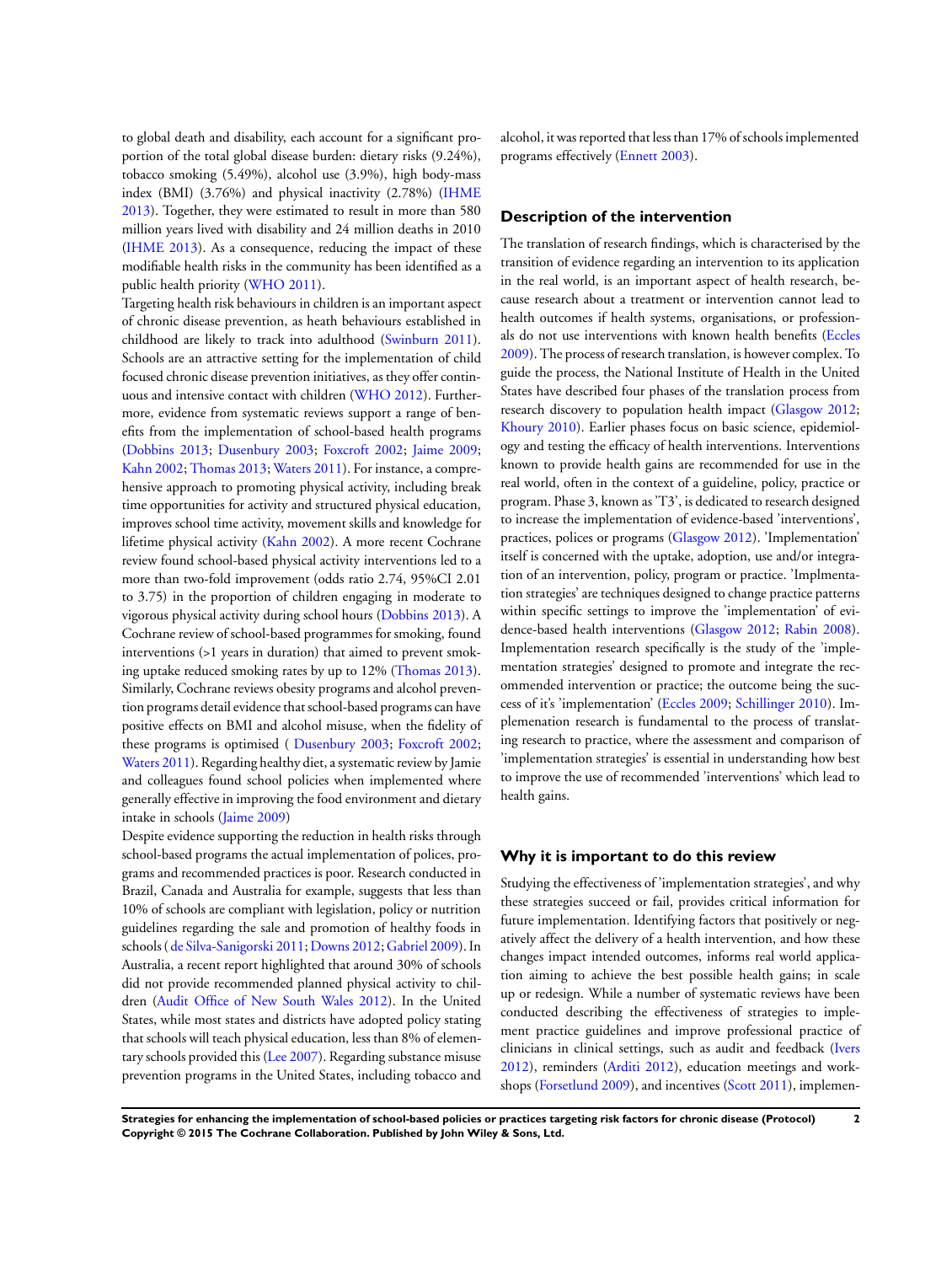tation research in non-clinical community settings has largely been overlooked [\(Buller 2010\)](#page-9-0). To our knowledge only one systematic review concerning implementation of community interventions has been conducted [\(Rabin 2010](#page-9-0)). This review included studies investigating cancer prevention strategies and only identified nine school-based implementation strategies. Other studies conducted in schools targeting a variety of health risk factors, with implementation as the primary focus, were likely omitted. Moreover, the review only included studies published until the start of 2008. More recently, other school-based implementation studies have been published ([Nathan 2012](#page-9-0)). To guide optimal implementation of school-based health initiatives further synthesis of evidence is warranted to ensure the inclusion of all relevant studies within the schools setting. By doing so, this review aims to provide evidence for how health promotion practitioners and education systems can design and optimally implement polices, programmes and practices in the schools to promote healthy behaviours of children.

## **O B J E C T I V E S**

The primary aims of the review are to examine the effectiveness of strategies aiming to improve the implementation of schoolbased policies, programs or practices that aim to promote healthy or reduce unhealthy behaviours relating to child diet, physical activity, obesity, or tobacco or alcohol use.

Secondary objectives of the review are to:

• examine the effectiveness of implementation strategies on health behavioural (e.g. fruit and vegetable consumption) and anthropometric outcomes (e.g. BMI, weight);

• describe the impact of such strategies on the knowledge, skills or attitudes of stakeholders involved in implementing health promoting policies, programs or practices;

• describe the cost or cost effectiveness of such strategies;

• describe any unintended adverse effects of strategies on schools, school staff or children.

## **M E T H O D S**

## **Criteria for considering studies for this review**

## **Types of studies**

Strategies to improve the implementation of policies, programs or practices are often complex in nature and have been evaluated

with a wide variety of methods and designs. While results of randomised controlled trials (RCTs) are considered more robust, using this study design is often impractical or inappropriate for complex public health interventions ([Glasgow 1999\)](#page-9-0). We are aware of ongoing RCTs evaluating implementation strategies in schools; however, we envisage there will be a paucity of completed trials of this kind. To overcome this, we will consider any trial (randomised or non-randomised) with a parallel control group published in any language including the following trial designs:

- RCTs and cluster-RCTs;
- quasi-RCTs and cluster quasi-RCTs;
- controlled before and after studies (CBAs), cluster-CBAs.

We will exclude other trial designs.

We will consider studies assessing any strategy aiming to improve the implementation of policies, programs or practices in a school setting which target healthy eating, physical activity or obesity, or tobacco or alcohol prevention (or combination of). While the interventions policies, programs and practices) being implemented are school-based (or target school children) the strategies to promote their implementation may not be wholly or exclusively school-based. Studies that do not specifically aim (primary or secondary) to examine 'implementation' (i.e. there intended difference between intervention and controls groups is a different approach to implementation) will be excluded.

## **Types of participants**

We will include studies set in elementary, primary, secondary, middle, high and central schools. We will include studies set in these institutions with a mean age of students between 5 and 18. Study participants could be any stakeholders who may influence the uptake, implementation or sustainability of the target health promoting interventions including teachers, managers, cooks or other staff of schools and education departments including administrators, officials, representatives of school services, or other health, education, government or non-government personnel responsible for encouraging or enforcing the implementation of health promoting programs, policies or practices in schools. Participants maybe individuals, classes or whole schools.

## **Types of interventions**

We will include studies that compared school-based strategies with the primary intent of improving the implementation of a health promoting policies, programs or practices for physical activity, healthy eating, obesity prevention, tobacco use prevention or alcohol use prevention with either:

- other implementation strategies; or
- no implementation strategy or 'usual' practice.

To be eligible for inclusion, implementation strategies must seek to improve implementation by stakeholders involved in the delivery, uptake or use of policies, programs or practices. Strategies may

**Strategies for enhancing the implementation of school-based policies or practices targeting risk factors for chronic disease (Protocol) 3 Copyright © 2015 The Cochrane Collaboration. Published by John Wiley & Sons, Ltd.**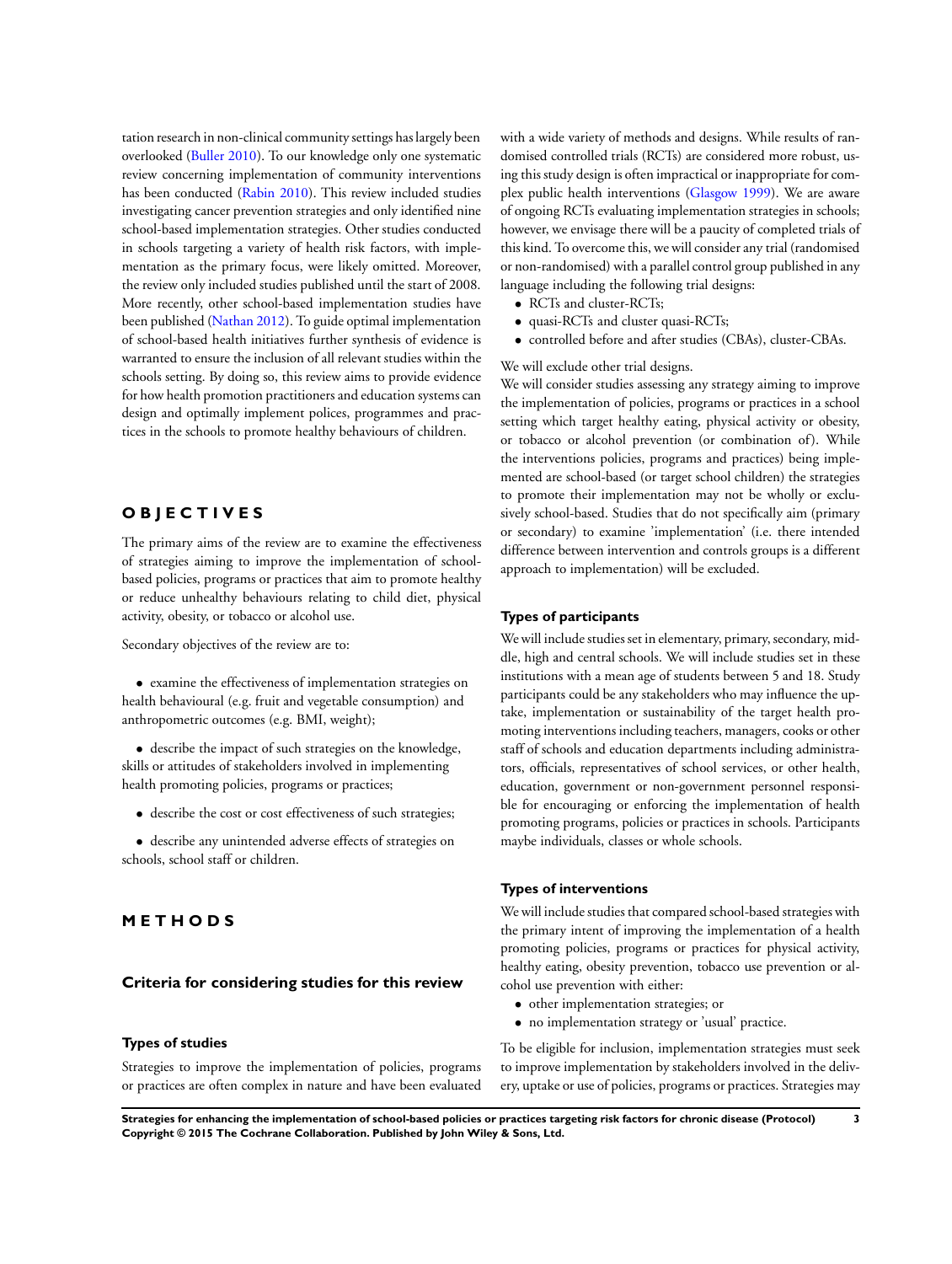include quality improvement initiatives, education and training, performance feedback, prompts and reminders, implementation resources (e.g. manuals), financial incentives, penalties, communication and social marketing strategies, professional networking, the use of opinion leaders or implementation consensus processes. Strategies could be singular or multi component and could be directed at individuals, classes or whole schools.

While there are many other health risk factors (e.g. road safety, sexual health, immunisation etc) for which schools are encouraged to implement health promotion strategies for, we chose to focus on physical activity, healthy eating, obesity, tobacco and alcohol for several reasons. First, these risks are the major contributors to chronic diseases and are therefore of major interest to advancing public health. Second, by including all risk factors contributing to chronic disease the review would not be manageable. Finally, the review aims to answer how to optimally encourage schools, school systems and school staff to accept, adopt, and correctly and sustainability deliver health policies and programs. The focus is on the setting rather than any one condition, and we therefore expect the findings to generalise to other health promotion interventions.

#### **Types of outcome measures**

Our review will examine a range of primary and secondary outcomes of interest. We will include studies in the review if they report be any measure of school policy, program or practice implementation (e.g. proportion of schools implementing canteen service consistent with dietary guidelines or mean number of lessons of teaching curricula implemented).

## **Primary outcomes**

• Any objectively or subjectively (self-reported) measure of school policy, program or practice implementation intervention and control groups.

We will consider a range of measures relating to successful implementation including uptake, partial/complete uptake (e.g. consistent with protocol/design), routine use, adaptation as a condition of uptake, repeated delivery (i.e. sustainability over time), reach, adoption. Such data may be obtained from audits of school records, questionnaires or surveys of staff, direct observation or recordings, examination of routine collected information from government departments (such as compliance with food standards or breaches of department regulations) or other sources.

## **Secondary outcomes**

• Measures of other health behaviours or risk factor relevant to polices, programs, or practices being implemented (i.e. sedentary behaviour; dietary patterns; tobacco or alcohol use; BMI; energy expenditure; other anthropometric data)

• Any measure of school staff knowledge, skills or attitudes related to the implementation of policies, programs or practices supportive of diet, physical activity, or healthy weight, or tobacco or alcohol use prevention

• Estimates of absolute costs or any assessment of the costeffectiveness of strategies to improve implementation of policies, programs or practices in schools

• Any reported unintended adverse consequences of a strategy to improve implementation of policies, programs or practices in schools

◦ These could include impact on child health (unintended changes in other risk factors, injury), school operation or staff attitudes (e.g. impacts on staff motivation or cohesion following implementation), or the displacement of other key programs, curricula or practice

These may be measured objectively or subjectively (self-reported).

## **Search methods for identification of studies**

We will perform a comprehensive search for both published and unpublished research studies across a broad range of information sources to reflect the cross-disciplinary nature of the topic. We will consider articles in all languages, and no restrictions will be made regarding article publication dates.

#### **Electronic searches**

We will search the following electronic databases:

• Cochrane Central Register of Controlled trials

- (CENTRAL) (*Cochrane Library*);
	- MEDLINE (1950-2014);
	- EMBASE (1947 to 2014);
	- PsycINFO (1950-2014);

• Education Resource Information Center (ERIC) (up to 2014);

- CINAHL (up to 2014); and
- Applied Social Sciences Index and Abstracts (ASSIA).

We will adapt the MEDLINE search strategy for each database using database-specific subject headings, where available [\(Appendix](#page-11-0) [1\)](#page-11-0). We will include filters used in other systematic reviews for research design ([Waters 2011\)](#page-9-0), population [\(Guerra 2014](#page-9-0)), physical activity and healthy eating [\(Dobbins 2013](#page-9-0); [Guerra 2014;](#page-9-0) [Jaime](#page-9-0) [2009](#page-9-0)), obesity ([Waters 2011](#page-9-0)), tobacco use prevention ([Thomas](#page-9-0) [2013](#page-9-0)), and alcohol misuse ([Foxcroft 2002\)](#page-9-0). A search filter for intervention (implementation strategies) will be based on previous reviews ([Rabin 2010\)](#page-9-0), and common terms in implementation and dissemination research [\(Rabin 2008\)](#page-9-0).

**Strategies for enhancing the implementation of school-based policies or practices targeting risk factors for chronic disease (Protocol) 4 Copyright © 2015 The Cochrane Collaboration. Published by John Wiley & Sons, Ltd.**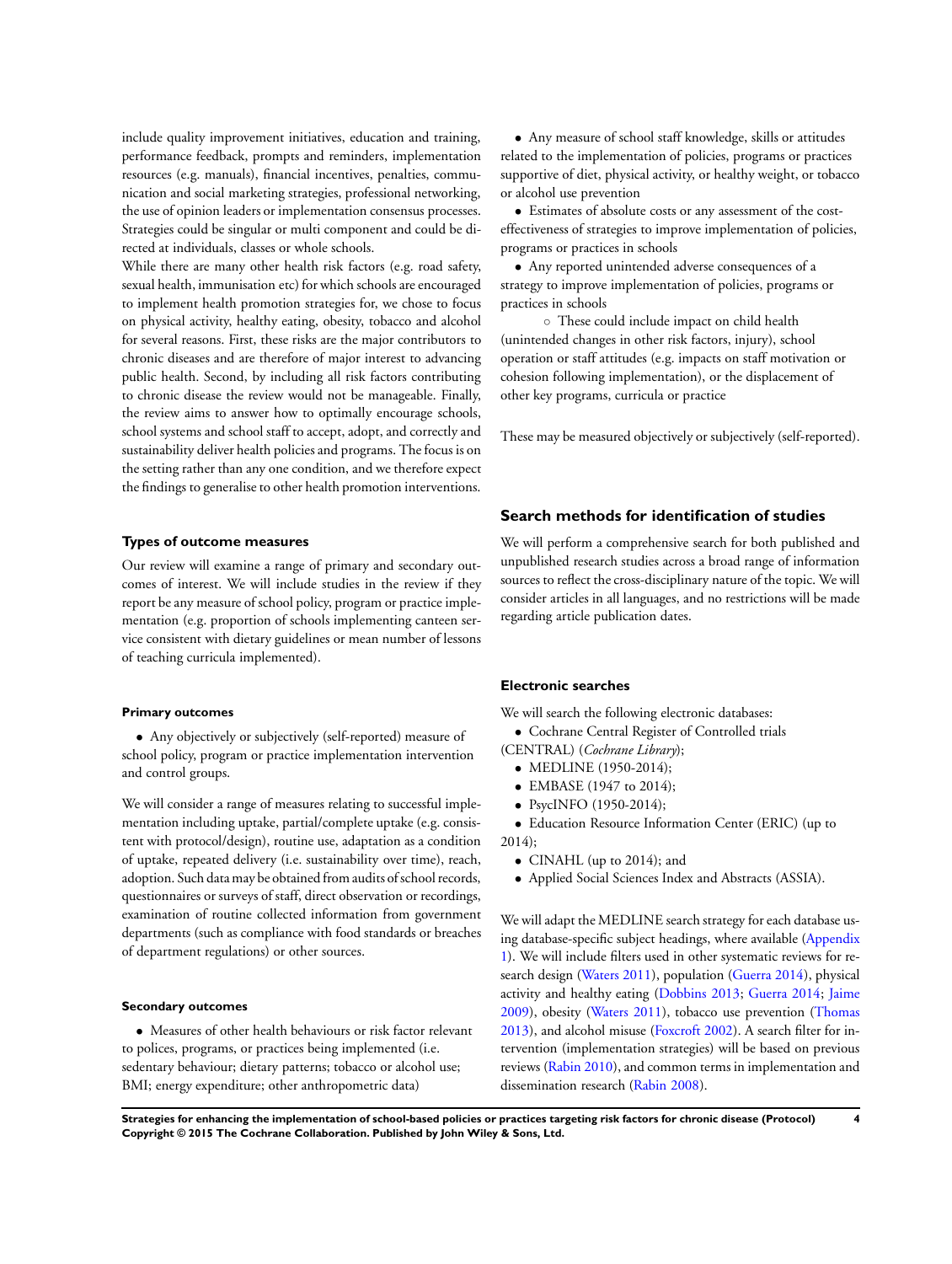## **Searching other resources**

We will search the Healthcare Management Information Consortium (HMIC) for grey literature. We will screen reference lists of all included trials for citations of other potentially relevant trials. We will also conduct forward citation searches of included studies using Web of Science. We will handsearch all publications for the past five years in the journals *Implementation Science* and *Journal of Translational Behavioural Medicine*. We will also conduct searches of the WHO International Clinical Trials Registry Platform (ICTRP) Search Portal [\(http://apps.who.int/](http://apps.who.int/trialsearch/) [trialsearch/](http://apps.who.int/trialsearch/)). Studies identified in such searches which have not yet been published will be listed in the 'Characteristics of ongoing studies' table. We will consult with experts in the field to identify other relevant research missed and any unpublished research.

## **Data collection and analysis**

## **Selection of studies**

Initially, one author (CW) will screen the titles and abstracts retrieved from our literature search to exclude duplicate records and clearly-ineligible articles (i.e. studies of non-humans or inappropriate settings). We will take an inclusive approach whereby if there is any uncertainty on whether records are potentially relevant, we will retain them for further screening.

The remaining titles and abstracts will then be screened by two independent authors (NN, LW, TD, RS, RW, or SY). We will obtain full texts of all remaining potentially relevant or unclear articles and review these against our inclusion criteria, in duplicate, by two independent authors (NN, LW, TD, RS, RW, or SY). At each stage, disagreements will be resolved by discussion between the two authors and, where required, by consulting a third author (CW). We will record reasons for exclusion of studies in the 'Characteristics of excluded studies' table.

## **Data extraction and management**

Two authors (CW, NN, RS, RW, SY, or TD) will independently extract data, in duplicate, using a data extraction form adapted from the Cochrane Public Health Group Methods Manual (CPHG 2011). Any disagreements in data extraction will be resolved by discussion or by consulting a third author (LW) if required.

If key data are missing from the study reports, we will attempt to contact the investigators to obtain the information. Where multiple reports of the same study are published, we will use the most recent peer-reviewed article reporting outcomes of interest (or most recent report date for studies available only as unpublished literature) as the primary reference. We will extract data comprehensively to cover all relevant outcomes and methods reported across the studies.

We will collect and report the following study characteristics.

• Information regarding study eligibility as well as the study design, date of publication, school type, country, participant/ school demographic/socioeconomic characteristics, number of experimental conditions, as well as information to allow assessment of risk of study bias.

• Information describing the characteristics of the implementation strategy, including the duration, number of contacts, and intervention (policy, program, practice), the theoretical underpinning of the strategy (if noted in the study), information to allow classification against the Cochrane Effective Practice and Organisation of Care (EPOC) Group 'Taxonomy of Interventions' as well as data describing consistency of the execution of the strategy with a planned delivery protocol [\(EPOC 2002](#page-9-0)).

• Information on trial primary and secondary outcomes, including the data collection method, validity of measures used, effect size and measures of outcome variability, costs and adverse outcomes.

• Information on the source(s) of research funding and potential conflicts of interest.

## **Assessment of risk of bias in included studies**

For RCTs, we will use the Cochrane Collaboration's tool for assessing risk of bias, which includes assessments based on six domains (selection bias, performance bias, detection bias, attrition bias, reporting bias, and other sources of bias) [\(Higgins 2011](#page-9-0)). For analysis of non-RCTs, we will follow the advice from both the *Cochrane Handbook for Systematic Reviews of Interventions* and the Cochrane EPOC Group 'Risk of bias tool', which incorporates the standard Cochrane Collaboration's tool for assessing risk of bias as well as additional considerations ([EPOC 2002](#page-9-0); [Higgins 2011](#page-9-0)). We will assess studies as having 'low', 'high', or 'unclear' risk of bias.

Two authors (CW, NN) will assess risk of bias independently for each study and any disagreement will be resolved by discussion, or by involving an additional author (LW).

#### **Overall risk of bias**

For all included studies, we will summarise the overall risk of bias. Studies at high risk of bias will be those with high or unclear risk of bias in the following domains: allocation concealment, similarity of baseline outcome measurements, completeness of outcome data, and other risks of bias. Judgements will also take into account the likely magnitude and direction of bias, and whether it is likely to impact on the findings of the study.

## **Measures of treatment effect**

We will report continuous outcomes as they were found in the primary research. If outcomes were combined from different scales, these will be standardised for effect size and we will calculate the

**Strategies for enhancing the implementation of school-based policies or practices targeting risk factors for chronic disease (Protocol) 5 Copyright © 2015 The Cochrane Collaboration. Published by John Wiley & Sons, Ltd.**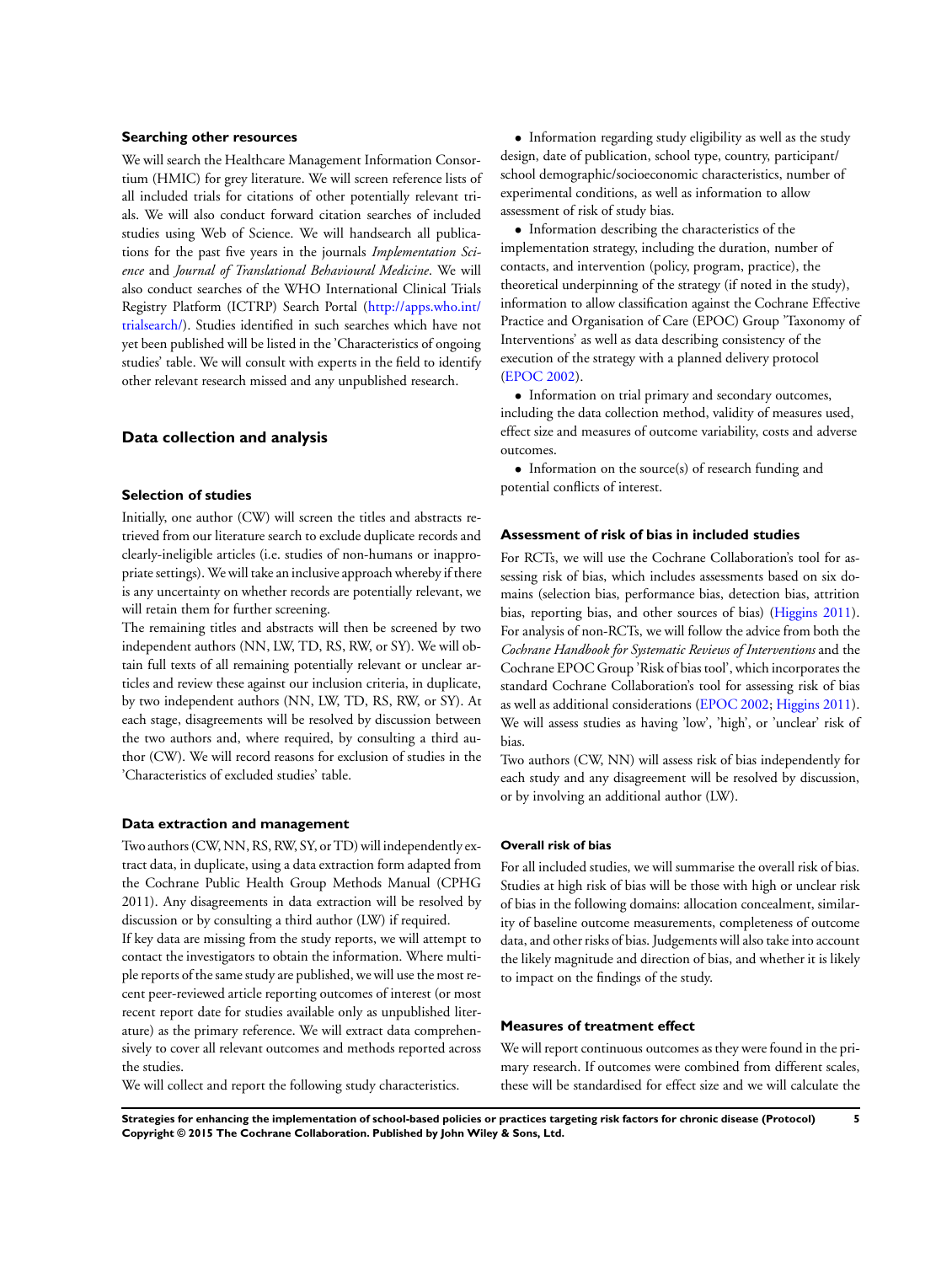standardised mean differences (SMDs) with their 95% confidence intervals (CIs). Where appropriate, we will present dichotomous outcomes as risk ratios (RRs) with 95% CIs. For statistically significant results, we will create a 'Summary of findings' table to calculate the number needed to treat to benefit (NNTB) or the number needed to treat to harm (NNTH) with their 95% CIs. If sufficient data are available to calculate missing information from the study, we will use these to impute the missing data. However, where this is not possible, the data may be re-analysed using a best-worst and worst-best scenario sensitivity analysis ( [Higgins 2011\)](#page-9-0).

If we do not find enough studies, or the studies cannot be pooled, we will summarise the results in narrative form.

## **Dichotomous data**

For dichotomous data, we will present proportions and, for twogroup comparisons, results as average RRs or odds ratios (ORs) with 95% CIs.

## **Continuous data**

We will report results for continuous outcomes as mean differences (MDs) with 95% CIs, if outcomes were measured in the same way between trials. Where some studies have reported endpoint data and others have reported change from baseline data (with errors), we will combine these in the meta-analysis if the outcomes have been reported using the same scale. We will use SMDs with 95% CIs to combine trials that measure the same outcome, but use different methods.

#### **Unit of analysis issues**

#### **Cluster studies**

We will examine cluster trials for unit of analysis errors. If analyses of cluster-randomised trials have been performed at a different level to that of allocation, and have not accounted appropriately for the cluster design in their analyses, we will calculate trials' effective sample size to account for the effect of clustering in data. We will utilise the intracluster correlation coefficient (intracluster correlation) derived from the trial (if available), or from another source (e.g. using the intracluster correlations derived from other, similar trials). We will calculate design effect using the formula provided in the *Cochrane Handbook for Systematic Reviews of Interventions* ([Higgins 2011](#page-9-0)). If this approach is used, we will report this and undertake sensitivity analysis to investigate the effect of variations in intra-cluster correlation.

Where possible, we will re-analyse studies that randomly or nonrandomly allocated strategies to schools (clusters) but did not account for the correlated nature of the data; standard errors will be inflated. If this is not possible, we will report only the point estimate and adjust the 'other risk of bias' to account for the likely impact of not accounting for the clustering.

## **Multiple time points per outcome**

We will define and summarise outcomes at both short (<12 months

of follow-up) and long-term ( 12 month follow-up) time points for studies that report multiple time points.

#### **Studies with more than two treatment groups**

If we identify studies with more than two strategies groups (multiarm studies) for meta-analysis, we will combine groups, where possible, to create a single pair-wise comparison [\(Higgins 2011](#page-9-0)). If this is not possible, we will use alternate methods as set out in the *Cochrane Handbook for Systematic Reviews of Interventions* to avoid double counting study participants ([Higgins 2011](#page-9-0)).

## **Dealing with missing data**

When outcomes, methods, or results of the studies are missing or unclear, we will contact the study authors to supply the data. We will record details of selective or incomplete reporting of outcome data in the 'Risk of bias' table. The denominator for each outcome in each trial will be the number randomised minus any participants whose outcomes are known to be missing. We will contact lead study authors for clarification of missing summary data, or, if possible, we will estimate missing summary data using other statistical information (e.g. standard errors) provided in the primary paper and impute the standard deviations either from other studies in the same systematic review, or from studies in another systematic review. We will explore the impact of including studies with high levels of missing data in the overall assessment of treatment effect by using sensitivity analysis.

Our analyses will be conducted using the intention-to-treat principle, that is, we will include all participants randomised to each group in the analyses, and analyse them in the group to which they were allocated regardless of whether or not they received the allocated strategy.

## **Assessment of heterogeneity**

We will assess study heterogeneity by examining the similarities and differences in the characteristics of the study designs, settings, populations, implementation strategies, comparison groups, and outcome measures as specified in [Criteria for considering studies](#page-2-0) [for this review](#page-2-0). We will only consider conducting a meta-analysis if studies are sufficiently similar so to provide a meaningful summary when their findings are pooled.

We will assess statistical heterogeneity using the  $I<sup>2</sup>$  statistic, with findings summarised in a forest plot. We will exercise caution in

**Strategies for enhancing the implementation of school-based policies or practices targeting risk factors for chronic disease (Protocol) 6 Copyright © 2015 The Cochrane Collaboration. Published by John Wiley & Sons, Ltd.**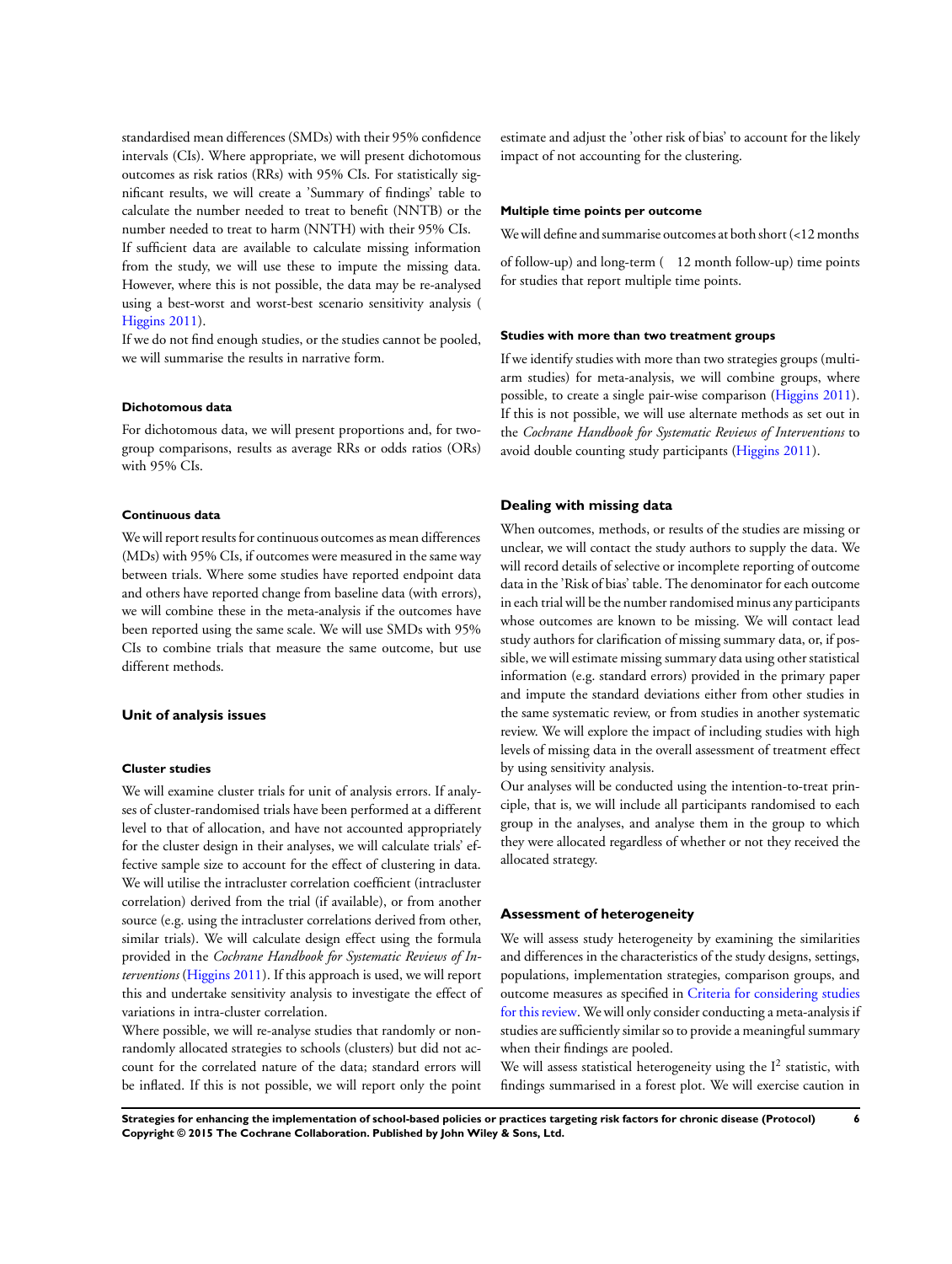the interpretation of those results with high levels of unexplained heterogeneity.

## **Assessment of reporting biases**

Where we suspect reporting bias ([Assessment of risk of bias in](#page-2-0) [included studies\)](#page-2-0), we will attempt to contact study authors and ask them to provide missing outcome data. Where this is not possible, and the missing data are thought to introduce serious bias, we will explore the impact of including such studies in the overall assessment of results by a sensitivity analysis. Where we pool studies in meta-analysis, we will order studies in terms of weight (size of trial), so that a visual examination of forest plots may allow us to assess whether the results from smaller and larger studies are similar, or if there are any apparent differences (i.e. we will check that the effect size is similar in smaller and larger studies).

If sufficient studies are found reporting the same outcome (at least 10), we will use funnel plots to test for publication bias. We will visually assess the asymmetry of any plot generated and will test the plot for asymmetry [\(Egger 1997](#page-9-0)).

## **Data synthesis**

We will carry out meta-analysis to provide an overall estimate of treatment effect when more than one study examines the same strategy, provided that studies use similar methods, and measure the same outcome in similar ways in all populations. We will not combine results from randomised and non-randomised trials together in a meta-analysis, nor will we present pooled estimates for non-randomised studies with different types of study designs. Evidence about different outcomes may be available from different types of studies (for example, it is likely that data on less common adverse events will be reported in larger non-randomised studies). Where there is evidence about a particular outcome from both randomised trials and non-randomised studies, we will use the evidence from trials that are at a lower risk of bias to estimate treatment effect. We will use a random-effects model for meta-analysis, as we anticipate that there may be natural heterogeneity between studies, that is attributable to the different doses, durations, populations and implementation or delivery strategies.

In the absence of meta-analysis, we will consider several type of synthesis of evidence including narrative synthesis ([Ivers 2012](#page-9-0)), tables and harvest plots. Synthesis, in this case, will be guided by the available data, in terms of the ways in which studies may be grouped and summarised in this review to describe the outcomes, and describe the impact of strategies, where this information is available.

We will create a 'Summary of findings' table for the primary outcomes where available ([Primary outcomes](#page-2-0)). We will assess quality of evidence for each individual outcome using the Grading of Recommendations Assessment, Development and Evaluation (GRADE) approach. We will consider the following issues:

- risk of bias among the included studies;
- directness of the evidence;
- heterogeneity;
- precision of the effect estimates;
- risk of publication bias;
- potential for dose-response relationships;
- absence of confounders;
- magnitude of effect.

We will grade quality of the body of evidence for each individual outcome from 'High' to 'Very Low' in accordance with the *Cochrane Handbook for Systematic Reviews of Interventions* ([Higgins](#page-9-0) [2011](#page-9-0)).

#### **Subgroup analysis and investigation of heterogeneity**

We will examine the impact of strategies according to the intervention taxonomy developed by the Cochrane EPOC Group ([EPOC](#page-9-0) [2002](#page-9-0)).

If heterogeneity is high ( $I^2$ >75%), we will split included trials into subgroups based on implementation strategy characteristics in an effort to improve homogeneity. We will visually inspect the data and remove outlying studies to see if homogeneity is restored. Should this occur with no more than 10% of the data being excluded, we will present the data. If not, we will not pool the data but discuss these issues. There are no apparent characteristics of studies that may be associated with heterogeneity except 'risk of bias'. However, should another characteristic of the studies be highlighted by the investigation of heterogeneity, we will discuss these post-hoc reasons and the data will be analysed and presented. Should no reasons for the heterogeneity be clear, we will present the final data without a meta-analysis.

#### **Sensitivity analysis**

If a sufficient number of studies with a low, moderate or unclear risk of bias are identified, we will carry out a sensitivity analysis by removing studies with a high risk of bias from the meta-analysis. If cluster trials are included, we will consider a sensitivity analysis using a range of intracluster correlation values.

## **Quality of evidence**

We will use considerations recommended by GRADE (study limitations, consistency of effect, imprecision, indirectness and publication bias) to assess the quality of the body of evidence for each outcome, and to draw conclusions about the quality of evidence within the text of the review.

**Strategies for enhancing the implementation of school-based policies or practices targeting risk factors for chronic disease (Protocol) 7 Copyright © 2015 The Cochrane Collaboration. Published by John Wiley & Sons, Ltd.**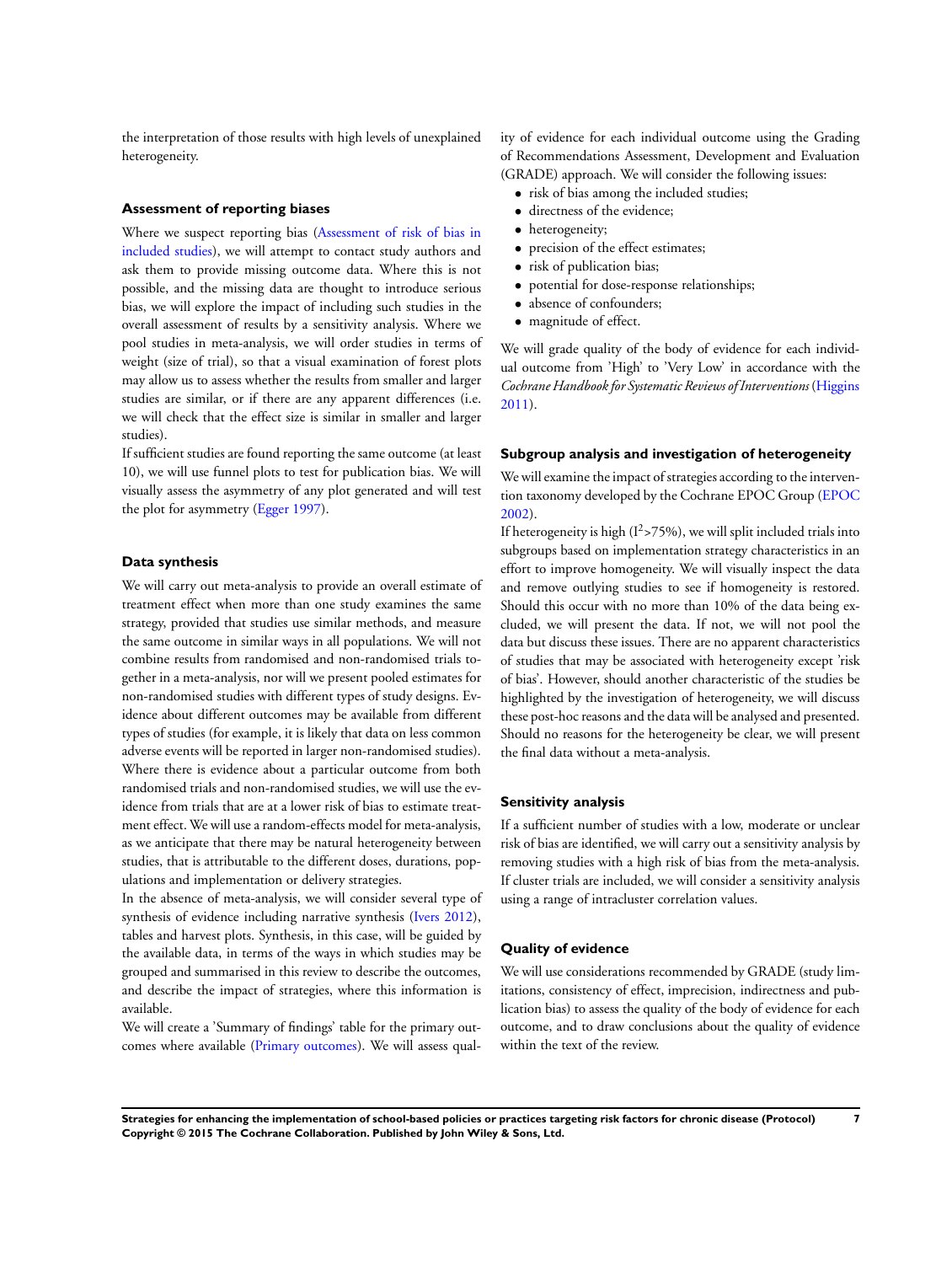## <span id="page-9-0"></span>**Additional references**

#### **Arditi 2012**

Arditi C, Rège-Walther M, Wyatt JC, Durieux P, Burnand B. Computer-generated reminders delivered on paper to healthcare professionals; effects on professional practice and health care outcomes. *Cochrane Database of Systematic Reviews* 2012, Issue 12. [DOI: 10.1002/ 14651858.CD001175.pub3]

## **Audit Office of New South Wales 2012**

Audit Office of New South Wales. Physical Activity in Government Primary Schools. New South Wales Auditor-General's Report. Performance Audit. Department of Education and Communities. 2012. Available from http:/ /www.audit.nsw.gov.au/ArticleDocuments/246/01\_PAB\_ Physical\_Activity\_Full\_Report.pdf.aspx?Embed=Y.

#### **Buller 2010**

Buller DB. Continuing issues for dissemination and implementation of cancer prevention interventions. *American Journal of Preventive Medicine* 2010;**38**(4):462–3.

## **de Silva-Sanigorski 2011**

de Silva-Sanigorski A, Breheny T, Jones L, Lacy K, Kremer P, Carpenter L, et al. Government food service policies and guidelines do not create healthy school canteens. *Australian and New Zealand journal of public health* 2011;**35**(2): 117–21.

#### **Dobbins 2013**

Dobbins M, Husson H, DeCorby K, LaRocca RL. Schoolbased physical activity programs for promoting physical activity and fitness in children and adolescents aged 6 to 18. *Cochrane Database of Systematic Reviews* 2013, Issue 2. [DOI: 10.1002/14651858.CD007651.pub2]

#### **Downs 2012**

Downs SM, Farmer A, Quintanilha M, Berry TR, Mager DR, Willows ND, et al. From paper to practice: barriers to adopting nutrition guidelines in schools. *Journal of Nutrition Education and Behavior* 2012;**44**(2):114–22.

## **Dusenbury 2003**

Dusenbury L, Brannigan R, Falco M, Hansen WB. A review of research on fidelity of implementation: implications for drug abuse prevention in school settings. *Health Education Research* 2003;**18**(2):237–56. [DOI: 10.1093/ her/18.2.237]

#### **Eccles 2009**

Eccles MP, Armstrong D, Baker R, Cleary K, Davies H, Davies S, et al. An implementation research agenda. *Implementation science* 2009;**4**(1):18. [DOI: 10.1186/ 1748-5908-4-18]

## **Egger 1997**

Egger M, Davey Smith G, Schneider M, Minder C. Bias in meta-analysis detected by a simple, graphical test. *BMJ* 1997;**315**(7109):629–34.

#### **Ennett 2003**

Ennett ST, Ringwalt CL, Thorne J, Rohrbach LA, Vincus A, Simons-Rudolph A, et al. A comparison of current practice in school-based substance use prevention programs with meta-analysis findings. *Prevention Science* 2003;**4**(1):  $1 - 14$ 

## **EPOC 2002**

Effective Practice, Organisation of Care (EPOC). EPOC Taxonomy. Oslo: Norwegian Knowledge Centre for the Health Services; 2002. Available at: https:// epoc.cochrane.org/epoc-taxonomy.

## **Forsetlund 2009**

Forsetlund L, Bjørndal A, Rashidian A, Jamtvedt G, O'Brien MA, Wolf FM, et al. Continuing education meetings and workshops: effects on professional practice and health care outcomes. *Cochrane Database of Systematic Reviews* 2009, Issue 2. [DOI: 10.1002/14651858.CD003030.pub2]

## **Foxcroft 2002**

Foxcroft D, Ireland D, Lowe G, Breen R. Primary prevention for alcohol misuse in young people. *Cochrane Database of Systematic Reviews* 2011, Issue 9. [DOI: 10.1002/14651858.CD003024.pub2]

#### **Gabriel 2009**

Gabriel CG, Vasconcelos Fde A, Andrade DF, Schmitz Bde A. First law regulating school canteens in Brazil: evaluation after seven years of implementation. *Archivos latinoamericanos de nutricion* 2009;**59**(2):128–38.

## **Glasgow 1999**

Glasgow RE, Vogt TM, Boles SM. Evaluating the public health impact of health promotion interventions: the RE-AIM framework. *American Journal of Public Health* 1999; **89**(9):1322–7.

## **Glasgow 2012**

Glasgow RE, Vinson C, Chambers D, Khoury MJ, Kaplan RM, Hunter C. National Institutes of Health approaches to dissemination and implementation science: current and future directions. *American Journal of Public Health* 2012; **102**(7):1274–81.

## **Guerra 2014**

Guerra PH, Nobre MR, da Silveira JA, Taddei JA. School-based physical activity and nutritional education interventions on body mass index: A meta-analysis of randomised community trials - Project PANE. *Preventive Medicine* 2014;**61**:81–9.

#### **Higgins 2011**

Higgins JPT, Green S (editors). *Cochrane Handbook for Systematic Reviews of Interventions* Version 5.1.0 [updated March 2011]. The Cochrane Collaboration, 2011. Available from www.cochrane-handbook.org.

#### **IHME 2013**

Institute for Health Metrics and Evaluation (IHME). Global Burden of Disease Study 2013 (GBD 2013). Available from http://www.healthdata.org/gbd.

**Strategies for enhancing the implementation of school-based policies or practices targeting risk factors for chronic disease (Protocol) 8 Copyright © 2015 The Cochrane Collaboration. Published by John Wiley & Sons, Ltd.**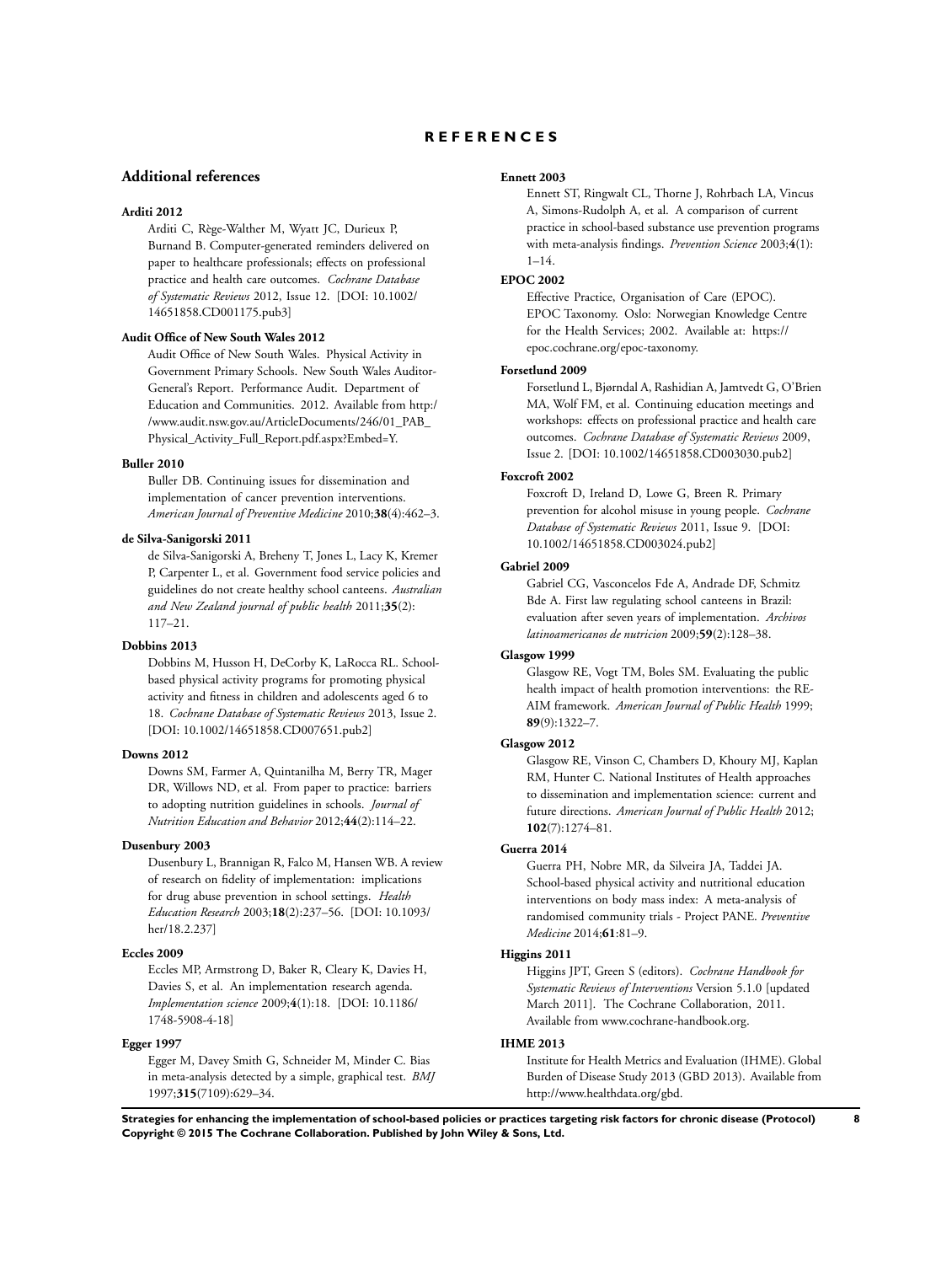## **Ivers 2012**

Ivers N, Jamtvedt G, Flottorp S, Young JM, Odgaard-Jensen J, French SD, et al. Audit and feedback: effects on professional practice and healthcare outcomes. *Cochrane Database of Systematic Reviews* 2012, Issue 6. [DOI: 10.1002/14651858.CD000259.pub3]

#### **Jaime 2009**

Jaime PC, Lock K. Do school based food and nutrition policies improve diet and reduce obesity?. *Preventive Medicine* 2009;**48**(1):45–53.

## **Kahn 2002**

Kahn EB, Ramsey LT, Brownson RC, Heath GW, Howze EH, Powell KE, et al. The effectiveness of interventions to increase physical activity. A systematic review. *American Journal of Preventive Medicine* 2002;**22**(4 Suppl):73–107.

#### **Khoury 2010**

Khoury MJ, Gwinn M, Ioannidis JP. The emergence of translational epidemiology: from scientific discovery to population health impact. *American Journal of Epidemiology* 2010;**172**(5):517–24.

## **Lee 2007**

Lee SM, Burgeson CR, Fulton JE, Spain CG. Physical education and physical activity: results from the School Health Policies and Programs Study 2006. *Journal of School Health* 2007;**77**(8):435–63.

### **Lim 2012**

Lim SS, Vos T, Flaxman AD, Danaei G, Shibuya K, Adair-Rohani H, et al. A comparative risk assessment of burden of disease and injury attributable to 67 risk factors and risk factor clusters in 21 regions, 1990-2010: a systematic analysis for the Global Burden of Disease Study 2010. *Lancet* 2012;**380**(9859):2224–60.

#### **Nathan 2012**

Nathan N, Wolfenden L, Bell AC, Wyse R, Morgan PJ, Butler M, et al. Effectiveness of a multi-strategy intervention in increasing the implementation of vegetable and fruit breaks by Australian primary schools: a nonrandomized controlled trial. *BMC Public Health* 2012;**12**: 651. [DOI: 10.1186/1471-2458-12-651]

## **Rabin 2008**

Rabin BA, Brownson RC, Haire-Joshu D, Kreuter MW, Weaver NL. A glossary for dissemination and implementation research in health. *Journal of Public Health Management and Practice* 2008;**14**(2):117–23.

#### **Rabin 2010**

Rabin BA, Glasgow RE, Kerner JF, Klump MP, Brownson RC. Dissemination and implementation research on community-based cancer prevention: a systematic review. *American Journal of Preventive Medicine* 2010;**38**(4): 443–56.

## **Schillinger 2010**

Schillinger D. An Introduction to Effectiveness, Dissemination and Implementation ResearchNo Title. In: Fleisher P, Goldstein E editor(s). *UCSF Clinical and Translational Science Institute (CTSI) Resource Manuals and Guides to Community-Engaged Research*. University of California San Francisco: Clinical Translational Science Institute Community Engagement Program, 2010.

### **Scott 2011**

Scott A, Sivey P, Ait Ouakrim D, Willenberg L, Naccarella L, Furler J, et al. The effect of financial incentives on the quality of health care provided by primary care physicians. *Cochrane Database of Systematic Reviews* 2011, Issue 9. [DOI: 10.1002/14651858.CD008451.pub2]

#### **Swinburn 2011**

Swinburn BA, Sacks G, Hall KD, McPherson K, Finegood DT, Moodie ML, et al. The global obesity pandemic: shaped by global drivers and local environments. *Lancet* 2011;**378**(9793):804–14.

## **Thomas 2013**

Thomas RE, McLellan J, Perera R. School-based programmes for preventing smoking. *Cochrane Database of Systematic Reviews* 2013, Issue 4. [DOI: 10.1002/ 14651858.CD001293.pub3]

## **Waters 2011**

Waters E, de Sliva-Sanigorski A, Hall BJ, Brown T, Campbell Kj, Gao Y, et al. Interventions for preventing obesity in children. *Cochrane Database of Systematic Reviews* 2011, Issue 12. [DOI: 10.1002/14651858.CD001871.pub3]

#### **WHO 2011**

World Health Organization. Global status report on noncommunicable diseases 2010. Publication date: April 2011. Available from http://www.who.int/nmh/ publications/ncd\_report2010/en/.

## **WHO 2012**

World Health Organization. Population-based approaches to childhood obesity prevention. 2012. Global Strategy on Diet, Physical Activity and Health. Available from http:/ /www.who.int/dietphysicalactivity/childhood/approaches/ en/.

∗ *Indicates the major publication for the study*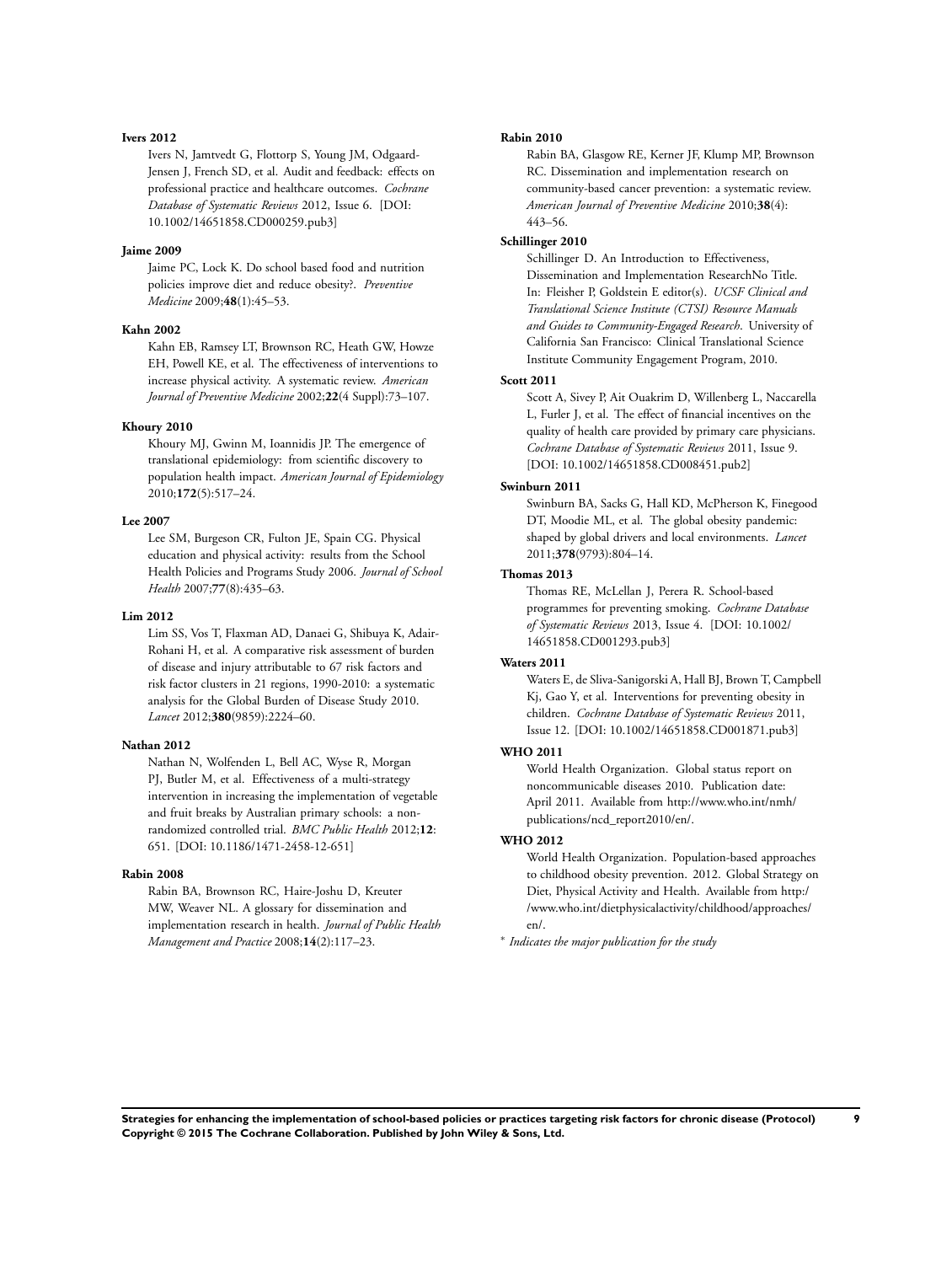## <span id="page-11-0"></span>**A P P E N D I C E S**

## **Appendix 1. MEDLINE search strategy**

| $\#$             | Search terms                                                                                    |
|------------------|-------------------------------------------------------------------------------------------------|
| $\mathbf{1}$     | Schools/                                                                                        |
| $\boldsymbol{2}$ | ((primary or elementary or middle or junior or high or secondary) adj (school* or student*)).mp |
| $\mathfrak{Z}$   | kinder*.mp.                                                                                     |
| 4                | 1 or 2 or 3                                                                                     |
| 5                | implement*.mp.                                                                                  |
| 6                | dissemination.mp.                                                                               |
| 7                | adopt*.mp.                                                                                      |
| $\,8\,$          | practice.mp.                                                                                    |
| $\overline{9}$   | organi?ational change.mp.                                                                       |
| 10               | diffusion.mp.                                                                                   |
| 11               | systems change.mp.                                                                              |
| $12\,$           | quality improvement.mp.                                                                         |
| 13               | transformation.mp.                                                                              |
| 14               | translation.mp.                                                                                 |
| 15               | transfer.mp.                                                                                    |
| 16               | uptake.mp.                                                                                      |
| 17               | sustainab*.mp.                                                                                  |
| 18               | institutionali*.mp.                                                                             |
| 19               | rountin*.mp.                                                                                    |
| $20\,$           | maintenance.mp.                                                                                 |
| $21\,$           | capacity.mp.                                                                                    |

**Strategies for enhancing the implementation of school-based policies or practices targeting risk factors for chronic disease (Protocol) 10 Copyright © 2015 The Cochrane Collaboration. Published by John Wiley & Sons, Ltd.**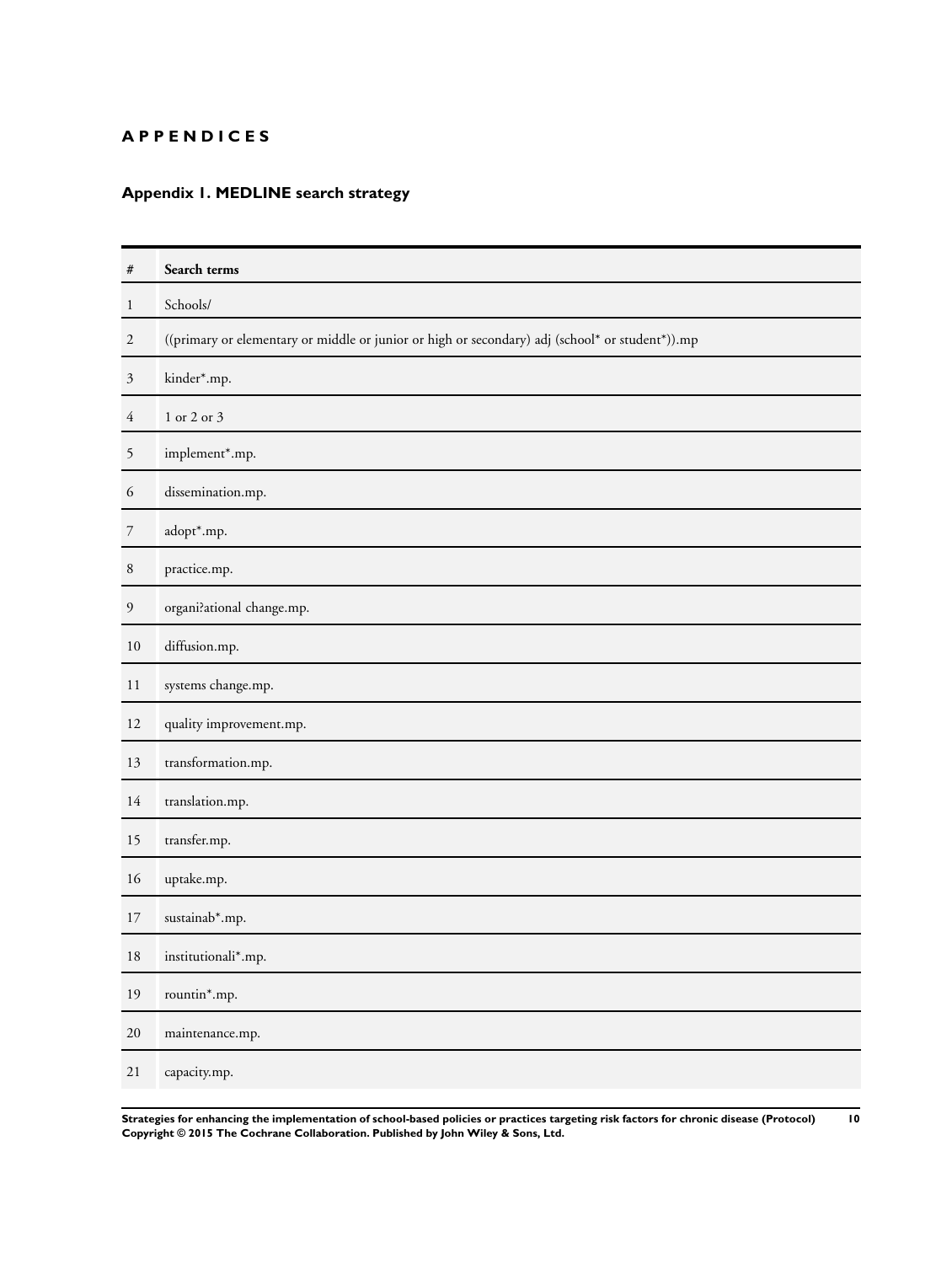| 22          | incorporation.mp.                                            |
|-------------|--------------------------------------------------------------|
| 23          | adherence.mp.                                                |
| 24          | program.mp.                                                  |
| 25          | integration.mp.                                              |
| 26          | scal*.mp.                                                    |
| 27          | /or $5-26$                                                   |
| 28          | exp Obesity/                                                 |
| 29          | Weight Gain/                                                 |
| 30          | exp Weight Loss/                                             |
| 31          | obes*.af.                                                    |
| 32          | (weight gain or weight loss).af.                             |
| 33          | (overweight or over weight or overeat* or over eat*).af.     |
| 34          | weight change*.af.                                           |
| 35          | ((bmi or body mass index) adj2 (gain or loss or change)).af. |
| 36          | exp Primary Prevention/                                      |
| 37          | (primary prevention or secondary prevention).af.             |
| 38          | (preventive measure* or preventative measure*).af.           |
| 39          | (preventive care or preventative care).af.                   |
| 40          | (obesity adj2 (prevent* or treat*)).af.                      |
| 41          | /or 28-40                                                    |
| 42          | exp Exercise/                                                |
| 43          | physical inactivity.mp.                                      |
| $\sqrt{44}$ | physical activity.mp.                                        |
| 45          | exp Motor Activity/                                          |

**Strategies for enhancing the implementation of school-based policies or practices targeting risk factors for chronic disease (Protocol) 11 Copyright © 2015 The Cochrane Collaboration. Published by John Wiley & Sons, Ltd.**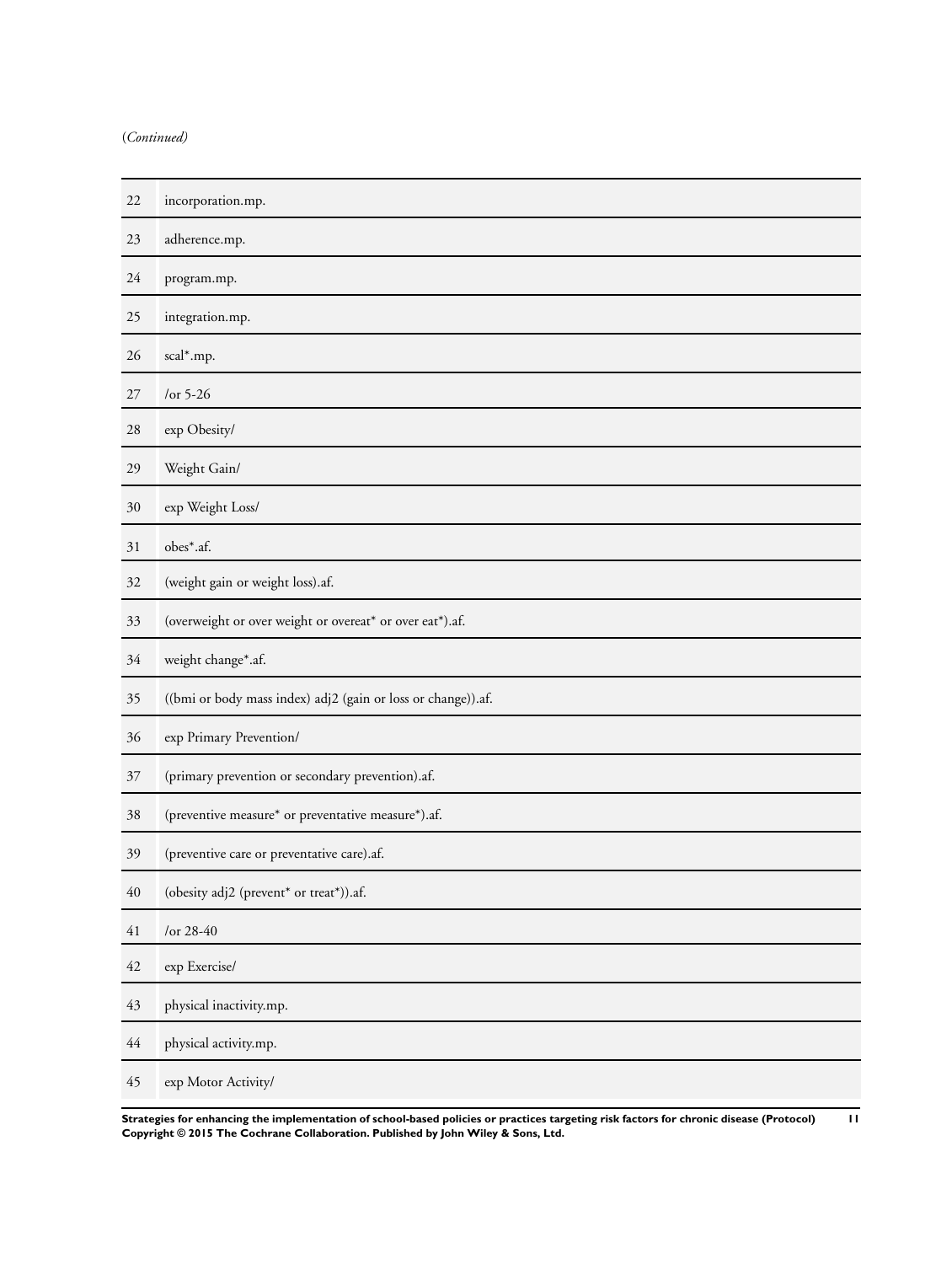| 46     | (physical education and training).mp.        |
|--------|----------------------------------------------|
| 47     | exp "Physical Education and Training"/       |
| 48     | Physical Fitness/                            |
| 49     | sedentary.tw.                                |
| $50\,$ | exp Life Style/                              |
| 51     | exp Leisure Activities/                      |
| 52     | exp Sports/                                  |
| 53     | Dancing/                                     |
| 54     | dancing.mp.                                  |
| 55     | (exercise* adj aerobic*).tw.                 |
| 56     | sport*.tw.                                   |
| 57     | ((life style or life style) adj5 activ*).tw. |
| 58     | /or 42-57                                    |
| 59     | exp Diet/                                    |
| 60     | nutrition*.mp.                               |
| 61     | healthy eating.mp.                           |
| 62     | Child Nutrition Sciences/                    |
| 63     | fruit*.tw.                                   |
| 64     | vegetable*.tw.                               |
| 65     | canteen.mp.                                  |
| 66     | food service.tw.                             |
| 67     | menu.tw.                                     |
| 68     | (calorie or calories).tw.                    |
| 69     | energy intake.tw.                            |

**Strategies for enhancing the implementation of school-based policies or practices targeting risk factors for chronic disease (Protocol) 12 Copyright © 2015 The Cochrane Collaboration. Published by John Wiley & Sons, Ltd.**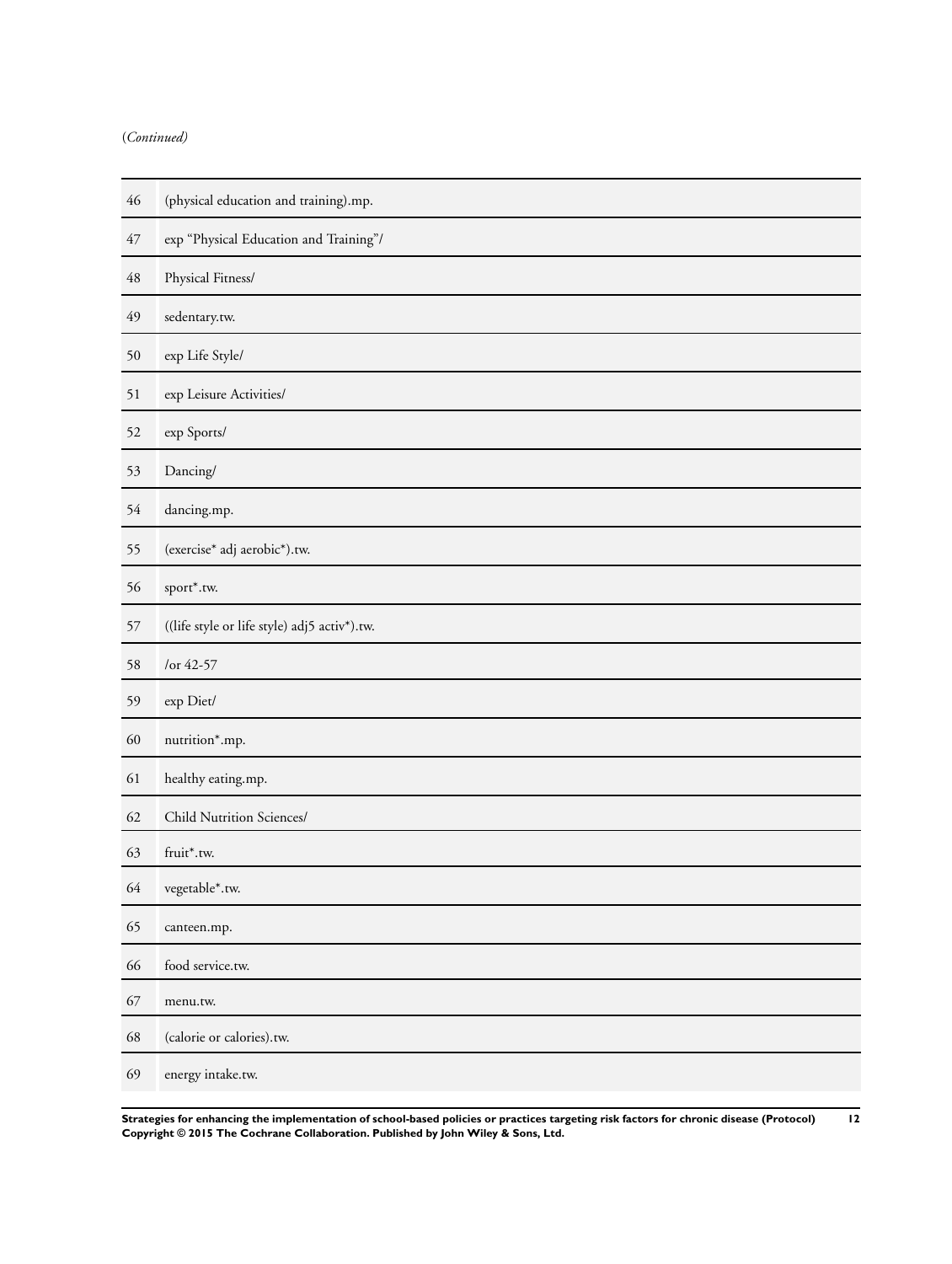| 70     | energy density.tw.                          |
|--------|---------------------------------------------|
| 71     | eating.tw.                                  |
| 72     | (feeding behavior or feeding behaviour).tw. |
| 73     | dietary intake.tw.                          |
| 74     | food habits.tw.                             |
| 75     | food.tw.                                    |
| 76     | soft drink*.tw.                             |
| 77     | soda.tw.                                    |
| $78\,$ | sweetened drink*.tw.                        |
| 79     | fat.tw.                                     |
| 80     | confectionary.tw.                           |
| 81     | school lunch*.tw.                           |
| 82     | school meal*.tw.                            |
| 83     | menu planning.tw.                           |
| $84\,$ | feeding program*.tw.                        |
| 85     | food program*.tw.                           |
| 86     | nutrition program*.tw.                      |
| 87     | nutritional program*.tw.                    |
| 88     | cafeteria*.tw.                              |
| 89     | nutritional status.tw.                      |
| $90\,$ | /or 59-89                                   |
| 91     | exp Smoking/                                |
| 92     | exp "Tobacco Use Cessation"/                |
| 93     | smok*.mp.                                   |

**Strategies for enhancing the implementation of school-based policies or practices targeting risk factors for chronic disease (Protocol) 13 Copyright © 2015 The Cochrane Collaboration. Published by John Wiley & Sons, Ltd.**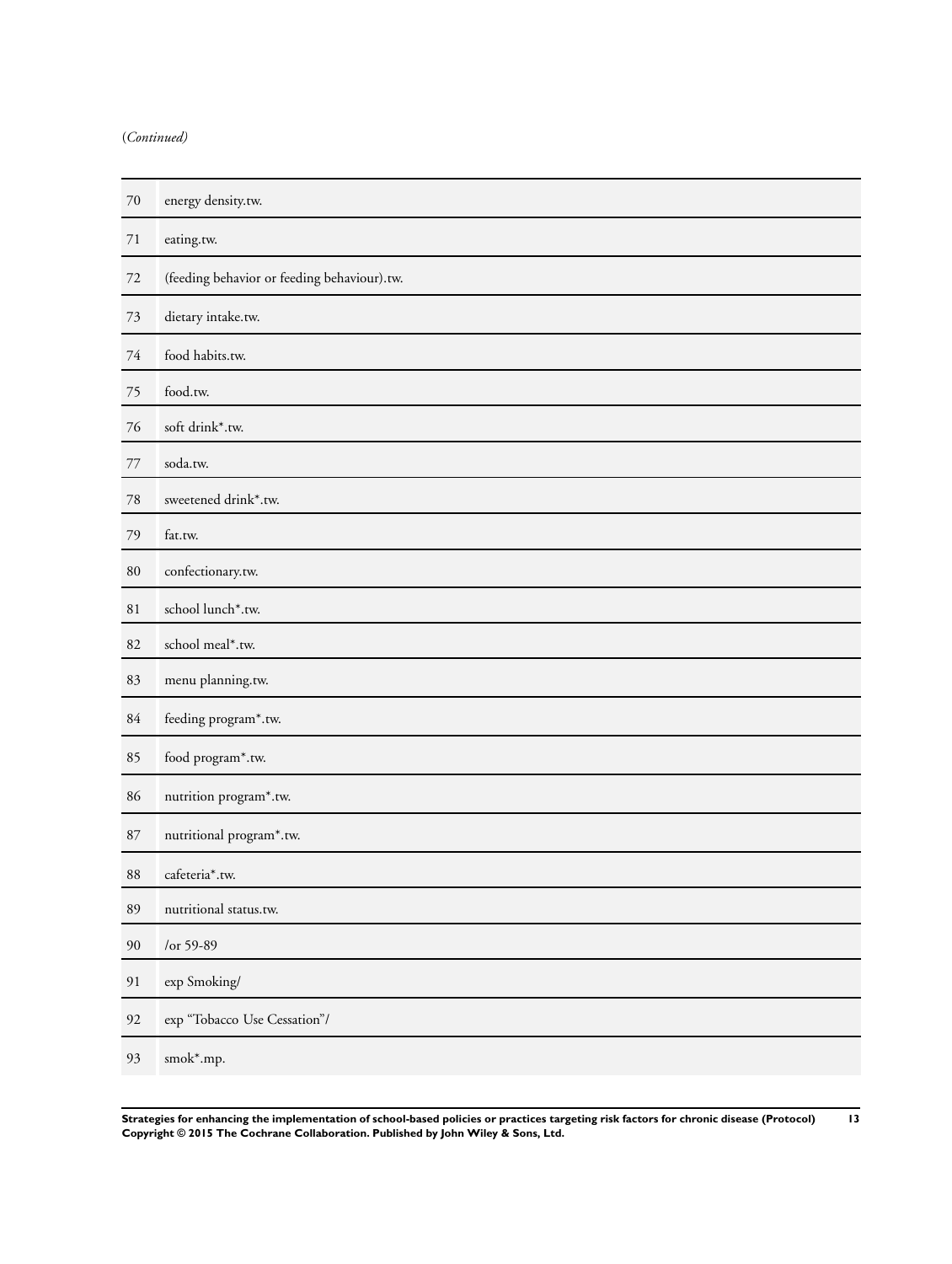| 94      | nicotine.mp.              |
|---------|---------------------------|
| 95      | tobacco use*.tw.          |
| 96      | tobacco.mp.               |
| 97      | exp tobacco/              |
| 98      | /or 91-97                 |
| 99      | cessation.tw              |
| $100\,$ | prevent*                  |
| 101     | $\mathsf{stop}^*$         |
| 102     | quit*.tw                  |
| 103     | abstin*                   |
| 104     | abstain*                  |
| 105     | reduc <sup>*</sup>        |
| 106     | "tobacco use disorder".mp |
| $107\,$ | ex-smoker.mp              |
| $108\,$ | anti-smok*.mp             |
| 109     | /or 99-108                |
| $110\,$ | 98 and 109                |
| 111     | exp Alcohol/              |
| 112     | exp Alcohol Drinking/     |
| 113     | $\exp$ Alcohol Abuse/     |
| 114     | exp Alcohol, Ethyl/ae     |
| 115     | alcohol*.mp.              |
| 116     | Drink*.mp                 |
| 117     | liquor*.mp.               |

**Strategies for enhancing the implementation of school-based policies or practices targeting risk factors for chronic disease (Protocol) 14 Copyright © 2015 The Cochrane Collaboration. Published by John Wiley & Sons, Ltd.**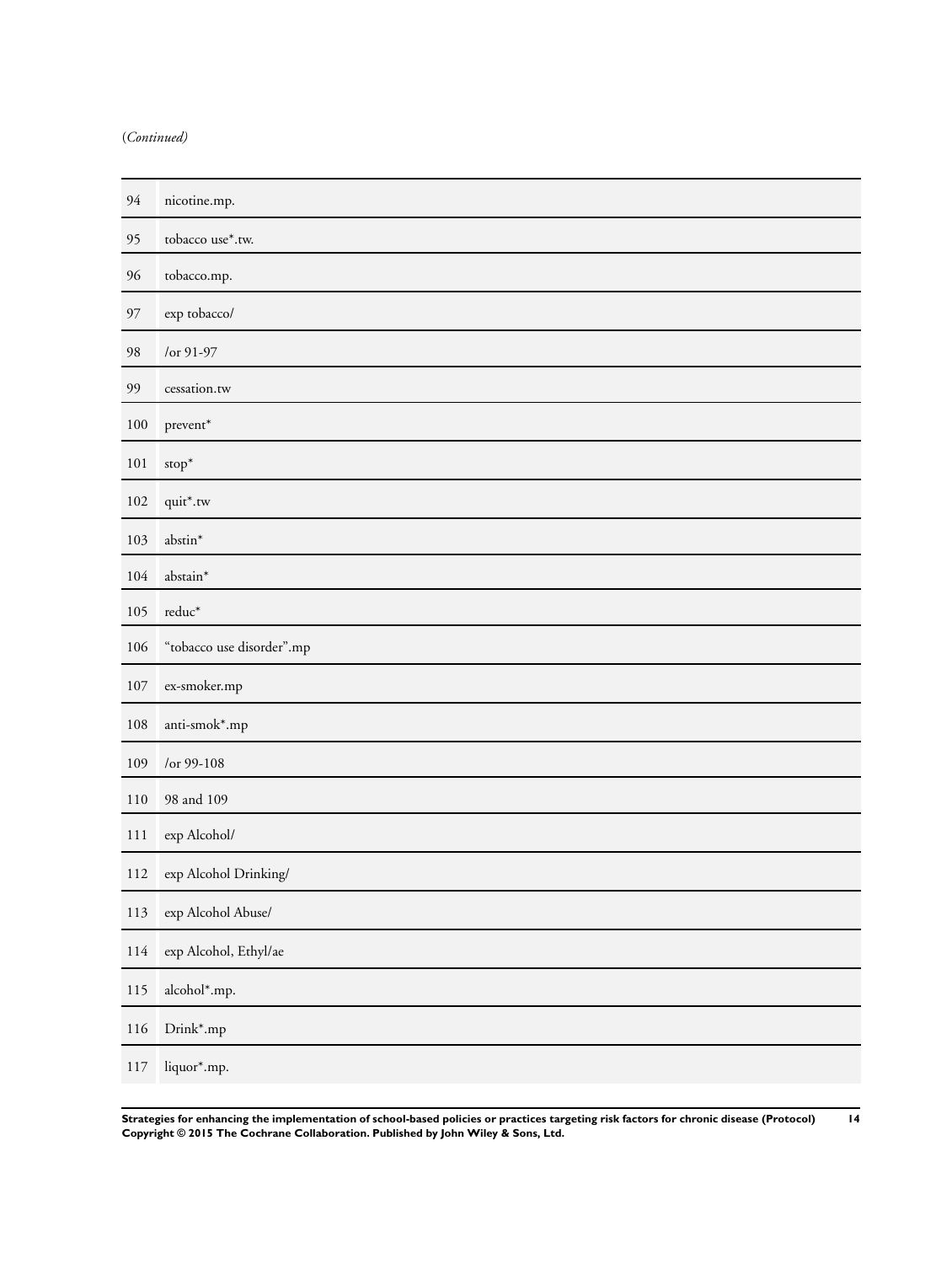| 118 | beer*.mp.                       |
|-----|---------------------------------|
| 119 | wine*.mp.                       |
| 120 | spirit*.mp.                     |
| 121 | drunk*.mp.                      |
| 122 | intoxicat*.mp.                  |
| 123 | binge.mp.                       |
| 124 | /or 111-123                     |
| 125 | 41 or 58 or 90 or 110 or 124    |
| 127 | randomi?ed controlled trial.pt. |
| 128 | controlled clinical trial.pt.   |
| 129 | Random Allocation/              |
| 130 | Double-Blind Method/            |
| 131 | Single-Blind Method/            |
| 132 | Placebos/                       |
| 133 | *Research Design/               |
| 134 | Intervention Studies/           |
| 135 | Evaluation Studies/             |
| 136 | Comparative Study/              |
| 137 | exp Longitudinal Studies/       |
| 138 | Cross-Over Studies/             |
| 139 | clinical trial.tw.              |
| 140 | clinical trial.pt.              |
| 141 | latin square.tw.                |
| 142 | (time adj series).tw.           |

**Strategies for enhancing the implementation of school-based policies or practices targeting risk factors for chronic disease (Protocol) 15 Copyright © 2015 The Cochrane Collaboration. Published by John Wiley & Sons, Ltd.**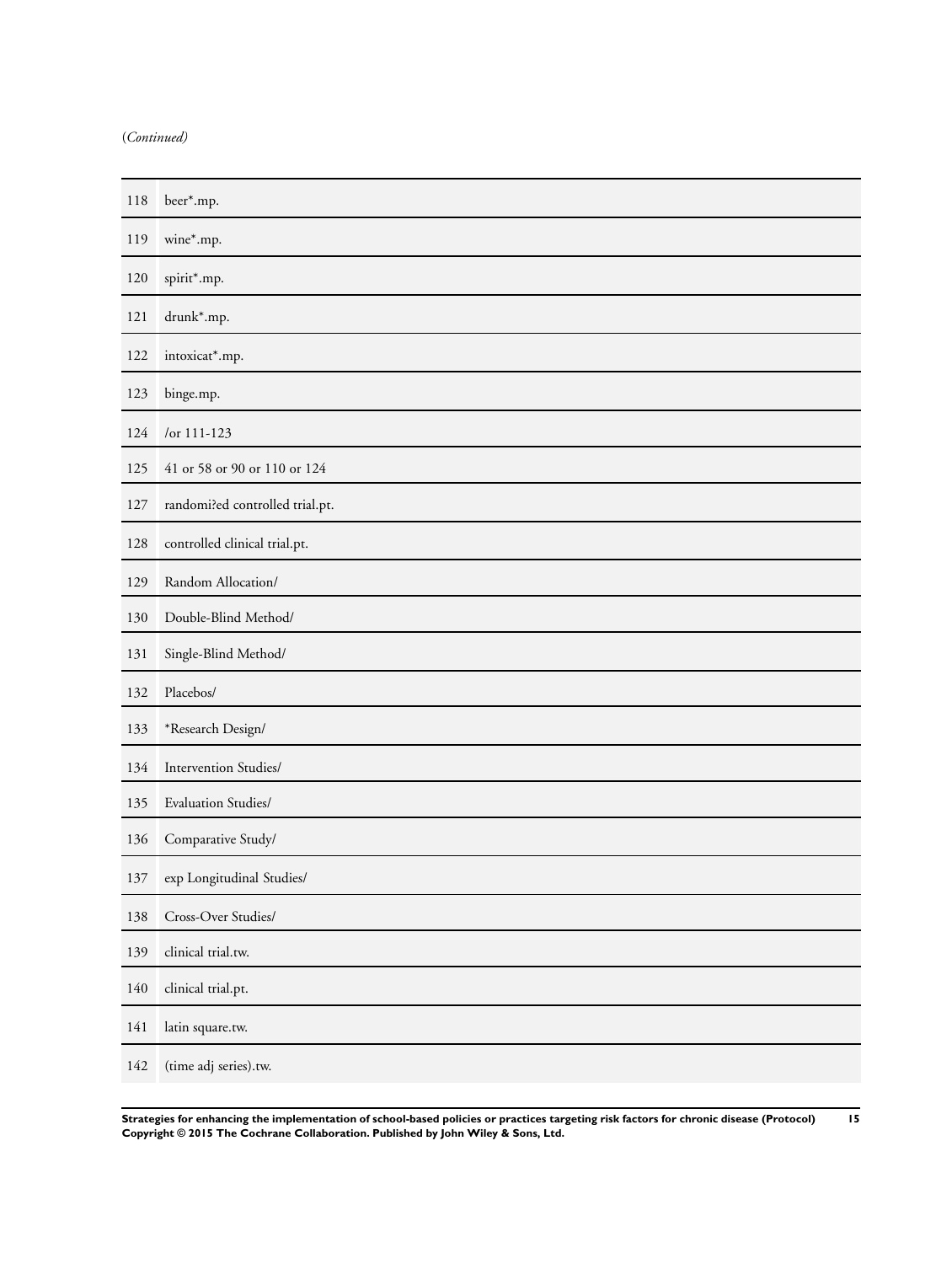| 143 | (before adj2 after adj3 (stud* or trial* or design*)).tw.                     |
|-----|-------------------------------------------------------------------------------|
| 144 | ((singl* or doubl* or trebl* or tripl*) adj5 (blind* or mark)).tw             |
| 145 | placebo*.tw.                                                                  |
| 146 | random <sup>*</sup> .tw.                                                      |
| 147 | (matched adj (communit* or school* or population*)).tw.                       |
| 148 | control*.tw.                                                                  |
| 149 | (comparison group* or control group*).tw.                                     |
| 150 | matched pairs.tw.                                                             |
| 151 | outcome stud*.tw.                                                             |
| 152 | (quasiexperimental or quasi experimental or pseudo experimental).tw           |
| 153 | (nonrandomi?ed or non randomi?ed or pseudo randomi?ed or quasi randomi?ed).tw |
| 154 | prospectiv*.tw.                                                               |
| 155 | volunteer*.tw.                                                                |
| 156 | /or 127-155                                                                   |
| 157 | 4 and 27 and 125 and 156                                                      |
| 158 | limit 157 to ("child (6 to 12 years)" or "adolescent (13 to 18 years)")       |
| 159 | 4 and 27 and 125                                                              |
| 160 | limit 159 to ("child (6 to 12 years)" or "adolescent (13 to 18 years)")       |

## **Appendix 2. Risk of bias assessment tool**

| <b>RANDOM SEQUENCE GENERATION</b><br>Selection bias (biased allocation to interventions) due to inadequate generation of a randomised sequence |                                                                                                                                                                                      |  |
|------------------------------------------------------------------------------------------------------------------------------------------------|--------------------------------------------------------------------------------------------------------------------------------------------------------------------------------------|--|
| Criteria for a judgement of 'Low risk' of bias.                                                                                                | The investigators describe a random component in the sequence<br>generation process such as:<br>• Referring to a random number table;<br>• Using a computer random number generator; |  |

**Strategies for enhancing the implementation of school-based policies or practices targeting risk factors for chronic disease (Protocol) 16 Copyright © 2015 The Cochrane Collaboration. Published by John Wiley & Sons, Ltd.**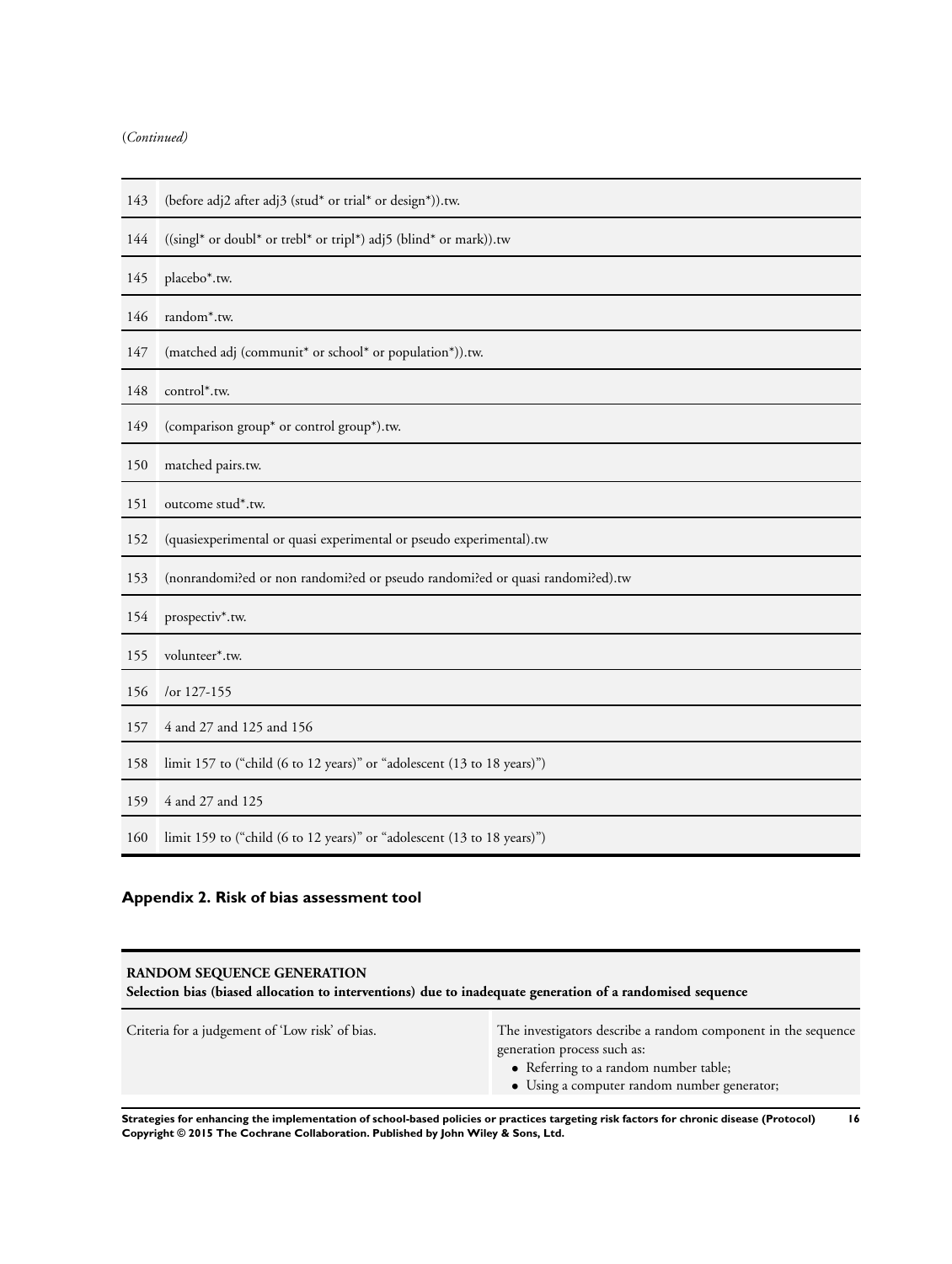|                                                       | • Coin tossing;<br>• Shuffling cards or envelopes;<br>Throwing dice;<br>• Drawing of lots;<br>· Minimization*.<br>*Minimization may be implemented without a random element,<br>and this is considered to be equivalent to being random                                                                                                                                                                                                                                                                                                                                                                                                                                                                                                                                                                                                                                                                       |
|-------------------------------------------------------|---------------------------------------------------------------------------------------------------------------------------------------------------------------------------------------------------------------------------------------------------------------------------------------------------------------------------------------------------------------------------------------------------------------------------------------------------------------------------------------------------------------------------------------------------------------------------------------------------------------------------------------------------------------------------------------------------------------------------------------------------------------------------------------------------------------------------------------------------------------------------------------------------------------|
| Criteria for the judgement of 'High risk' of bias.    | The investigators describe a non-random component in the se-<br>quence generation process. Usually, the description would involve<br>some systematic, non-random approach, for example:<br>• Sequence generated by odd or even date of birth;<br>• Sequence generated by some rule based on date (or day) of<br>admission;<br>• Sequence generated by some rule based on hospital or<br>clinic record number.<br>Other non-random approaches happen much less frequently than<br>the systematic approaches mentioned above and tend to be ob-<br>vious. They usually involve judgement or some method of non-<br>random categorization of participants, for example:<br>• Allocation by judgement of the clinician;<br>• Allocation by preference of the participant;<br>• Allocation based on the results of a laboratory test or a<br>series of tests;<br>• Allocation by availability of the intervention. |
| Criteria for the judgement of 'Unclear risk' of bias. | Insufficient information about the sequence generation process to<br>permit judgement of 'Low risk' or 'High risk'                                                                                                                                                                                                                                                                                                                                                                                                                                                                                                                                                                                                                                                                                                                                                                                            |

## **ALLOCATION CONCEALMENT**

**Selection bias (biased allocation to interventions) due to inadequate concealment of allocations prior to assignment**

| Criteria for a judgement of 'Low risk' of bias.    | Participants and investigators enrolling participants could not<br>foresee assignment because one of the following, or an equivalent<br>method, was used to conceal allocation:<br>• Central allocation (including telephone, web-based and<br>pharmacy-controlled randomization);<br>• Sequentially numbered drug containers of identical<br>appearance;<br>• Sequentially numbered, opaque, sealed envelopes. |
|----------------------------------------------------|-----------------------------------------------------------------------------------------------------------------------------------------------------------------------------------------------------------------------------------------------------------------------------------------------------------------------------------------------------------------------------------------------------------------|
| Criteria for the judgement of 'High risk' of bias. | Participants or investigators enrolling participants could possibly<br>foresee assignments and thus introduce selection bias, such as al-<br>location based on:<br>• Using an open random allocation schedule (e.g. a list of<br>random numbers);<br>• Assignment envelopes were used without appropriate                                                                                                       |

**Strategies for enhancing the implementation of school-based policies or practices targeting risk factors for chronic disease (Protocol) 17 Copyright © 2015 The Cochrane Collaboration. Published by John Wiley & Sons, Ltd.**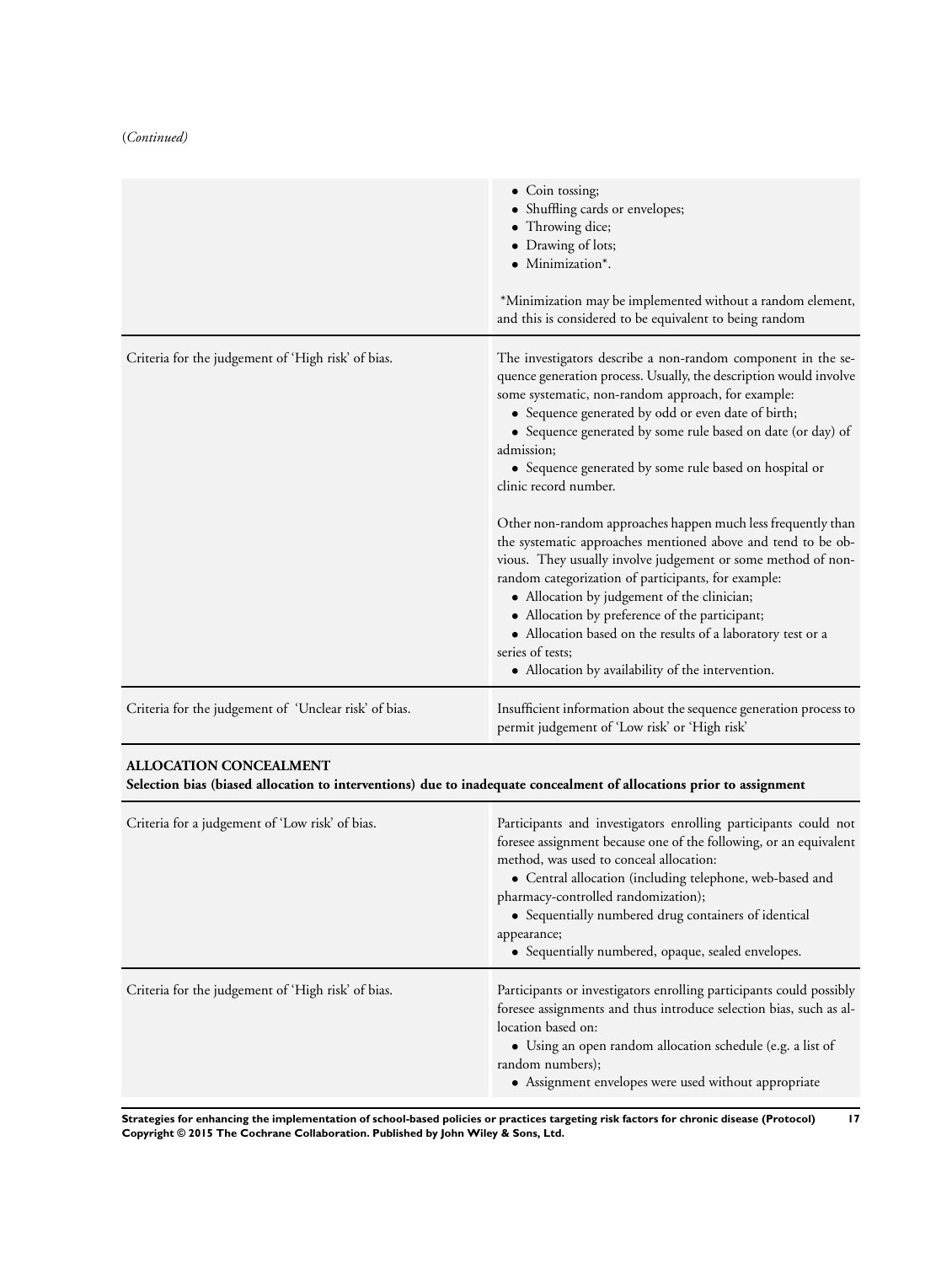|                                                       | safeguards (e.g. if envelopes were unsealed or nonopaque or not<br>sequentially numbered);<br>• Alternation or rotation;<br>$\bullet$ Date of birth;<br>• Case record number;<br>• Any other explicitly unconcealed procedure.                                                                                                                                                                 |
|-------------------------------------------------------|------------------------------------------------------------------------------------------------------------------------------------------------------------------------------------------------------------------------------------------------------------------------------------------------------------------------------------------------------------------------------------------------|
| Criteria for the judgement of 'Unclear risk' of bias. | Insufficient information to permit judgement of 'Low risk' or<br>'High risk'. This is usually the case if the method of concealment<br>is not described or not described in sufficient detail to allow a def-<br>inite judgement - for example if the use of assignment envelopes is<br>described, but it remains unclear whether envelopes were sequen-<br>tially numbered, opaque and sealed |

## **BLINDING OF PARTICIPANTS AND PERSONNEL**

**Performance bias due to knowledge of the allocated interventions by participants and personnel during the study**

| Criteria for a judgement of 'Low risk' of bias.       | Any one of the following:<br>• No blinding or incomplete blinding, but the review authors<br>judge that the outcome is not likely to be influenced by lack of<br>blinding;<br>• Blinding of participants and key study personnel ensured,<br>and unlikely that the blinding could have been broken.                               |
|-------------------------------------------------------|-----------------------------------------------------------------------------------------------------------------------------------------------------------------------------------------------------------------------------------------------------------------------------------------------------------------------------------|
| Criteria for the judgement of 'High risk' of bias.    | Any one of the following:<br>• No blinding or incomplete blinding, and the outcome is<br>likely to be influenced by lack of blinding;<br>• Blinding of key study participants and personnel<br>attempted, but likely that the blinding could have been broken,<br>and the outcome is likely to be influenced by lack of blinding. |
| Criteria for the judgement of 'Unclear risk' of bias. | Any one of the following:<br>• Insufficient information to permit judgement of 'Low risk'<br>or 'High risk';<br>• The study did not address this outcome.                                                                                                                                                                         |

## **BLINDING OF OUTCOME ASSESSMENT**

**Detection bias due to knowledge of the allocated interventions by outcome assessors**

| Criteria for a judgement of 'Low risk' of bias.    | Any one of the following:<br>• No blinding of outcome assessment, but the review authors<br>judge that the outcome measurement is not likely to be<br>influenced by lack of blinding;<br>• Blinding of outcome assessment ensured, and unlikely that<br>the blinding could have been broken. |
|----------------------------------------------------|----------------------------------------------------------------------------------------------------------------------------------------------------------------------------------------------------------------------------------------------------------------------------------------------|
| Criteria for the judgement of 'High risk' of bias. | Any one of the following:<br>• No blinding of outcome assessment, and the outcome<br>measurement is likely to be influenced by lack of blinding;                                                                                                                                             |

**Strategies for enhancing the implementation of school-based policies or practices targeting risk factors for chronic disease (Protocol) 18 Copyright © 2015 The Cochrane Collaboration. Published by John Wiley & Sons, Ltd.**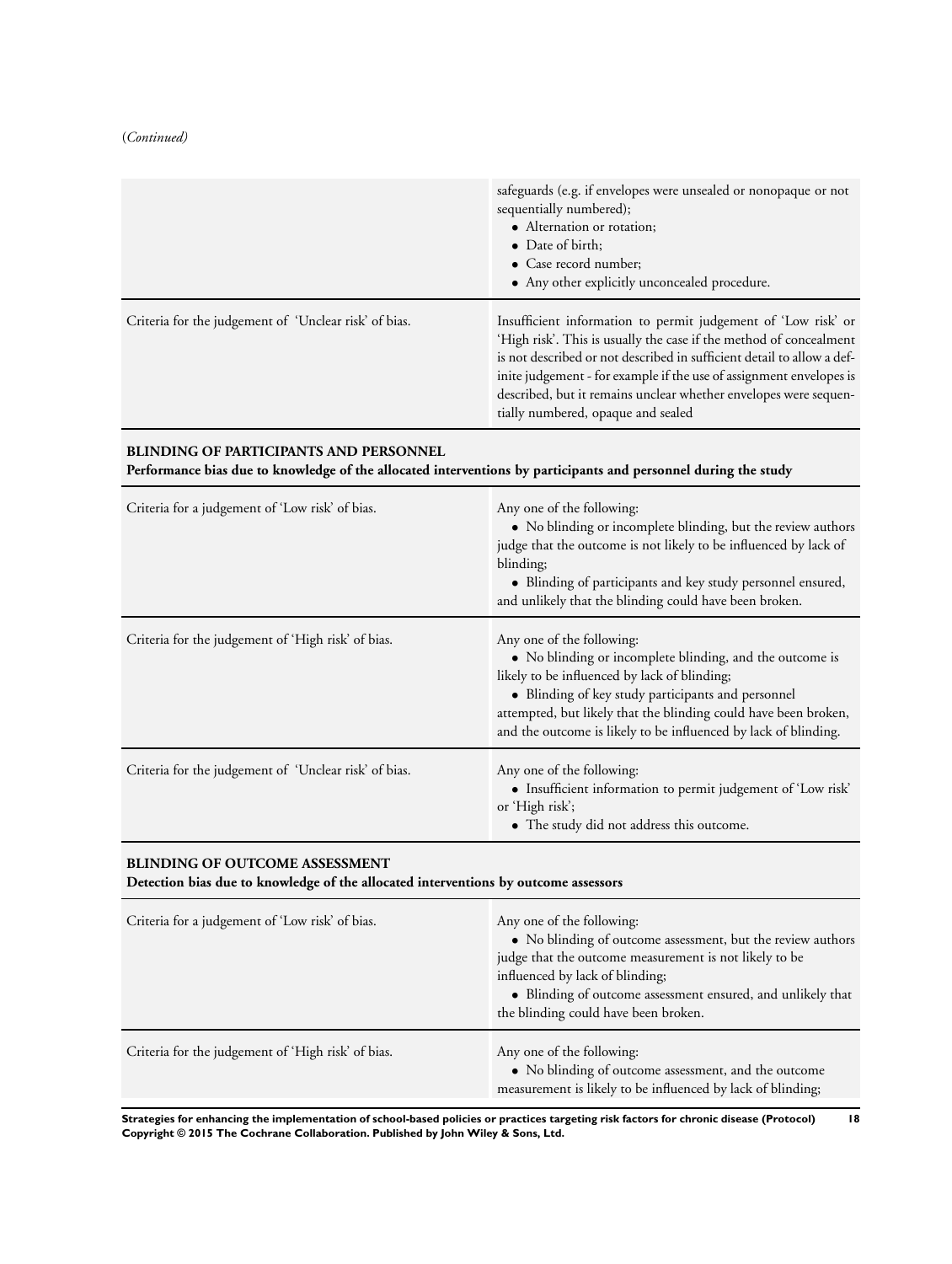|                                                       | • Blinding of outcome assessment, but likely that the<br>blinding could have been broken, and the outcome<br>measurement is likely to be influenced by lack of blinding. |
|-------------------------------------------------------|--------------------------------------------------------------------------------------------------------------------------------------------------------------------------|
| Criteria for the judgement of 'Unclear risk' of bias. | Any one of the following:<br>• Insufficient information to permit judgement of 'Low risk'<br>or 'High risk';<br>• The study did not address this outcome.                |

## **INCOMPLETE OUTCOME DATA**

**Attrition bias due to amount, nature or handling of incomplete outcome data**

| Criteria for a judgement of 'Low risk' of bias.       | Any one of the following:<br>• No missing outcome data;<br>• Reasons for missing outcome data unlikely to be related to<br>true outcome (for survival data, censoring unlikely to be<br>introducing bias);<br>• Missing outcome data balanced in numbers across<br>intervention groups, with similar reasons for missing data across<br>groups;<br>• For dichotomous outcome data, the proportion of missing<br>outcomes compared with observed event risk not enough to have<br>a clinically relevant impact on the intervention effect estimate;<br>• For continuous outcome data, plausible effect size<br>(difference in means or standardized difference in means) among<br>missing outcomes not enough to have a clinically relevant<br>impact on observed effect size;<br>• Missing data have been imputed using appropriate<br>methods. |
|-------------------------------------------------------|-------------------------------------------------------------------------------------------------------------------------------------------------------------------------------------------------------------------------------------------------------------------------------------------------------------------------------------------------------------------------------------------------------------------------------------------------------------------------------------------------------------------------------------------------------------------------------------------------------------------------------------------------------------------------------------------------------------------------------------------------------------------------------------------------------------------------------------------------|
| Criteria for the judgement of 'High risk' of bias.    | Any one of the following:<br>• Reason for missing outcome data likely to be related to true<br>outcome, with either imbalance in numbers or reasons for<br>missing data across intervention groups;<br>• For dichotomous outcome data, the proportion of missing<br>outcomes compared with observed event risk enough to induce<br>clinically relevant bias in intervention effect estimate;<br>• For continuous outcome data, plausible effect size<br>(difference in means or standardized difference in means) among<br>missing outcomes enough to induce clinically relevant bias in<br>observed effect size;<br>• 'As-treated' analysis done with substantial departure of the<br>intervention received from that assigned at randomization;<br>• Potentially inappropriate application of simple imputation.                              |
| Criteria for the judgement of 'Unclear risk' of bias. | Any one of the following:<br>• Insufficient reporting of attrition/exclusions to permit<br>judgement of 'Low risk' or 'High risk' (e.g. number randomized<br>not stated, no reasons for missing data provided);                                                                                                                                                                                                                                                                                                                                                                                                                                                                                                                                                                                                                                 |

**Strategies for enhancing the implementation of school-based policies or practices targeting risk factors for chronic disease (Protocol) 19 Copyright © 2015 The Cochrane Collaboration. Published by John Wiley & Sons, Ltd.**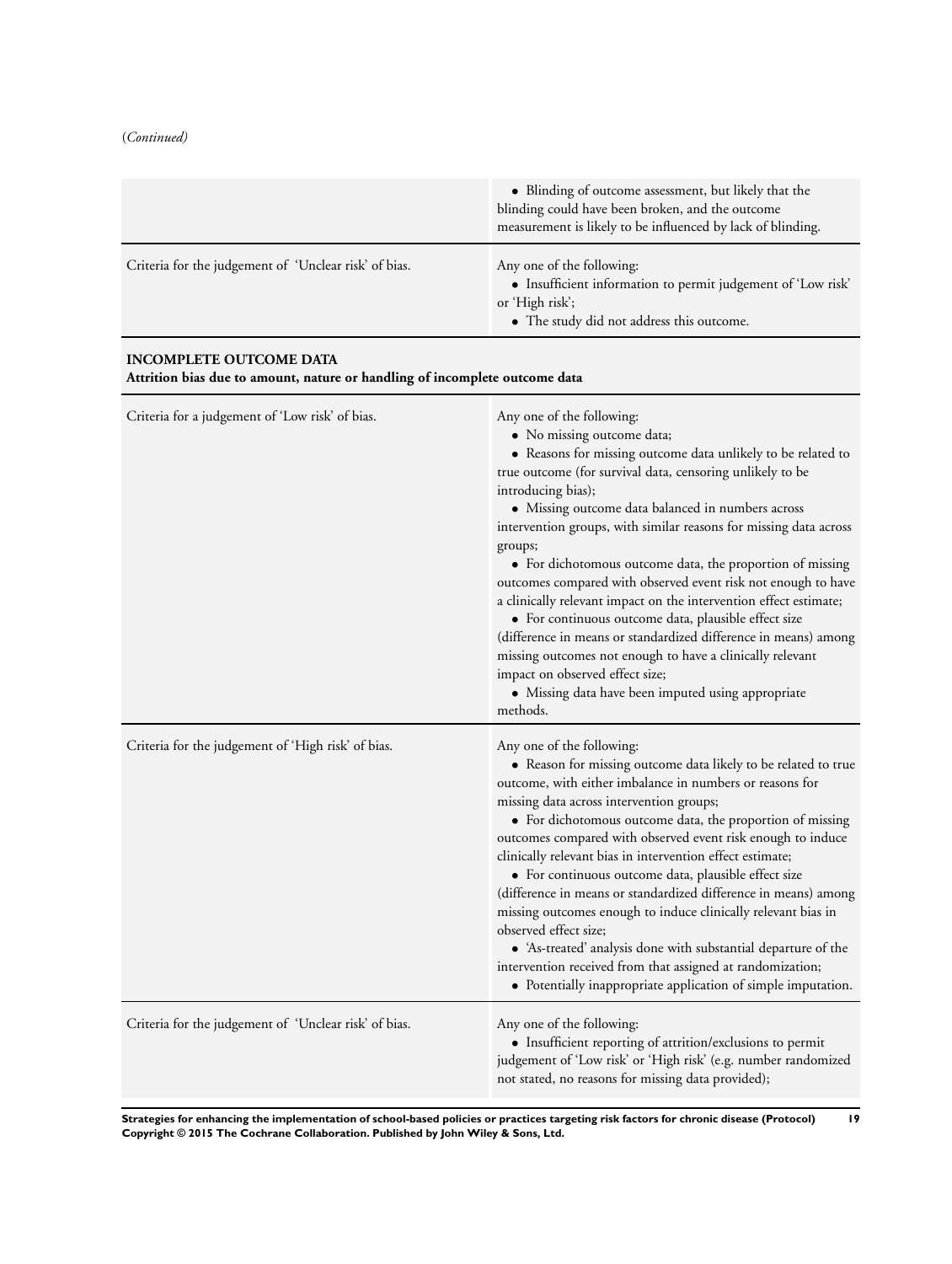|                                                                                 | • The study did not address this outcome.                                                                                                                                                                                                                                                                                                                                                                                                                                                                                                                                                                                                                                                                                     |
|---------------------------------------------------------------------------------|-------------------------------------------------------------------------------------------------------------------------------------------------------------------------------------------------------------------------------------------------------------------------------------------------------------------------------------------------------------------------------------------------------------------------------------------------------------------------------------------------------------------------------------------------------------------------------------------------------------------------------------------------------------------------------------------------------------------------------|
| <b>SELECTIVE REPORTING</b><br>Reporting bias due to selective outcome reporting |                                                                                                                                                                                                                                                                                                                                                                                                                                                                                                                                                                                                                                                                                                                               |
| Criteria for a judgement of 'Low risk' of bias.                                 | Any of the following:<br>• The study protocol is available and all of the study's pre-<br>specified (primary and secondary) outcomes that are of interest<br>in the review have been reported in the pre-specified way;<br>• The study protocol is not available but it is clear that the<br>published reports include all expected outcomes, including those<br>that were pre-specified (convincing text of this nature may be<br>uncommon).                                                                                                                                                                                                                                                                                 |
| Criteria for the judgement of 'High risk' of bias.                              | Any one of the following:<br>• Not all of the study's pre-specified primary outcomes have<br>been reported;<br>• One or more primary outcomes is reported using<br>measurements, analysis methods or subsets of the data (e.g.<br>subscales) that were not pre-specified;<br>• One or more reported primary outcomes were not pre-<br>specified (unless clear justification for their reporting is provided,<br>such as an unexpected adverse effect);<br>• One or more outcomes of interest in the review are reported<br>incompletely so that they cannot be entered in a meta-analysis;<br>• The study report fails to include results for a key outcome<br>that would be expected to have been reported for such a study. |
| Criteria for the judgement of 'Unclear risk' of bias.                           | Insufficient information to permit judgement of 'Low risk' or<br>'High risk'. It is likely that the majority of studies will fall into this<br>category                                                                                                                                                                                                                                                                                                                                                                                                                                                                                                                                                                       |
| <b>OTHER BIAS</b>                                                               |                                                                                                                                                                                                                                                                                                                                                                                                                                                                                                                                                                                                                                                                                                                               |

**Bias due to problems not covered elsewhere in the table**

| Criteria for a judgement of 'Low risk' of bias.       | The study appears to be free of other sources of bias.                                                                                                                                                                                    |
|-------------------------------------------------------|-------------------------------------------------------------------------------------------------------------------------------------------------------------------------------------------------------------------------------------------|
| Criteria for the judgement of 'High risk' of bias.    | There is at least one important risk of bias. For example, the study:<br>• Had a potential source of bias related to the specific study<br>design used; or<br>• Has been claimed to have been fraudulent; or<br>• Had some other problem. |
| Criteria for the judgement of 'Unclear risk' of bias. | There may be a risk of bias, but there is either:<br>• Insufficient information to assess whether an important<br>risk of bias exists; or<br>• Insufficient rationale or evidence that an identified problem<br>will introduce bias.      |

**Strategies for enhancing the implementation of school-based policies or practices targeting risk factors for chronic disease (Protocol) 20 Copyright © 2015 The Cochrane Collaboration. Published by John Wiley & Sons, Ltd.**